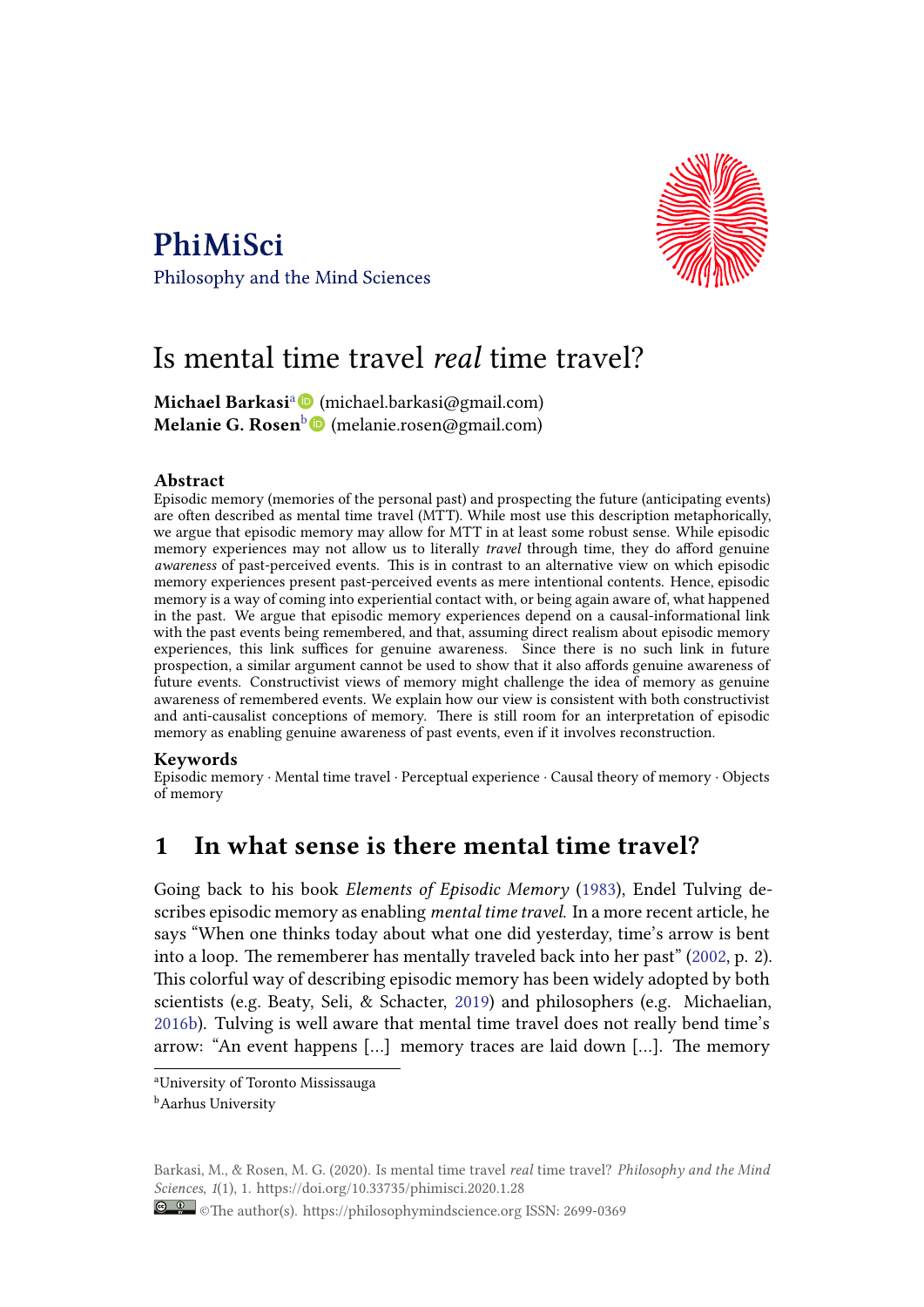traces […] are retrieved, and the person remembers the event. […] There is certainly no violation of any law of time" (Tulving, 2002, p. 19). This suggests that talk of mental time travel (hereafter 'MTT') is just a catchy metaphor for an otherwise straightforward psychological mechanism.<sup>1</sup> Both scientists (Suddendorf  $\&$ Corballis, 2007) and philosophers (Byrne, 2010; D[ebus,](#page-26-0) 2014; Matthen, 2010) have taken it this way. While MTT certainly is not literal time *travel*, we shall argue here that it is more than mere metaphor.

The n[euro-c](#page-25-2)ognitive system behind e[pisodi](#page-23-0)c memo[ry is](#page-24-0) generally [taken](#page-25-3) to facilitate not only past recall but also prospecting the future (Beaty et al., 2019; Buckner & Carroll, 2007; Schacter & Addis, 2007; Suddendorf & Corballis, 2007; Tulving, 2002), imagining counterfactual ways the past could have gone (De Brigard, 2014), and other forms of episodic simulation (Michaelian, 2016b ch. 6). Thus[, we s](#page-23-1)hould not talk abou[t a de](#page-23-2)dicated episodic [memo](#page-25-4)ry system, but a more g[eneral](#page-25-2) *episodic [cogn](#page-26-0)ition system* (Michaelian, 2016b, p. 105). Focusing on past recall and [future](#page-24-1) prospection, Tulving (2002, p. 20) has bundled all [the ac](#page-25-1)tivities of this episodic cognition system under the MTT label, saying that "mental time travel involves awareness not only of what h[as been](#page-25-1) but also of what may come". Others use the term in the same way. [For e](#page-26-0)xample, De Brigard (2014, p. 174) says MTT refers "to our psychological ability to mentally travel back in time […] and to project ourselves onto the future". Suddendorf and Corballis (2007, p. 299) say MTT refers "to the faculty that allows humans to mentally proj[ect th](#page-24-1)emselves backwards in time to re-live, or forwards to pre-live, events". Michaelian (2016b, p. 98) says MTT "can be directed both at the personal past and the pers[onal f](#page-25-2)uture". These theorists use the term 'mental time travel' to refer to *whatever* people are doing as they recall the past, imagine the future, and engage in other for[ms of ep](#page-25-1)isodic cognition.

There is nothing wrong with a catchy, metaphorical term like 'mental time travel.'<sup>2</sup> Still, we will articulate an interesting and controversial way in which episodic memory actually affords something like MTT in a non-metaphorical sense. On this notion, an experience involves (something like) MTT if it not only presents some [ev](#page-1-0)ent outside the present as a merely intentional content but also affords its subject genuine awareness of that event. On this notion, the episodic cognition system would enable MTT if the "re-experiencing" (Tulving, 2002, p. 6) of a past event, or "pre-experiencing" (Michaelian, 2016b, p. 98) of a future event, involved genuine awareness of the recalled or prospected event itself. It will take some work to explain precisely what is meant by 'genuine awareness', [but i](#page-26-0)f past recall or future prospection involve genuine awar[eness o](#page-25-1)f the recalled or prospected event itself, then the subject of the recall or prospection experience is in a special sort of contact with that event. The event is "brought into consciousness", as we might

<sup>1</sup>Throughout this paper we adopt the philosophical convention of using single quotes to mention a term. We use double quotes for direct quotations of other texts and as scare quotes.

 $2$ Debus (2014, p. 335) suggests that the point of this terminology within psychology is to emphasize the underlying psychological and neurobiological similarities between past recall, future prospection, and other forms of episodic simulation.

<span id="page-1-0"></span>Barkasi, M., & Rosen, M. G. (2020). Is mental time travel *real* time travel? *Philosophy and the Mind Sciences*, *1*(1), 1. https://doi.org/10.33735/phimisci.2020.1.28

<sup>©</sup>The author(s). https://philosophymindscience.org ISSN: 2699-0369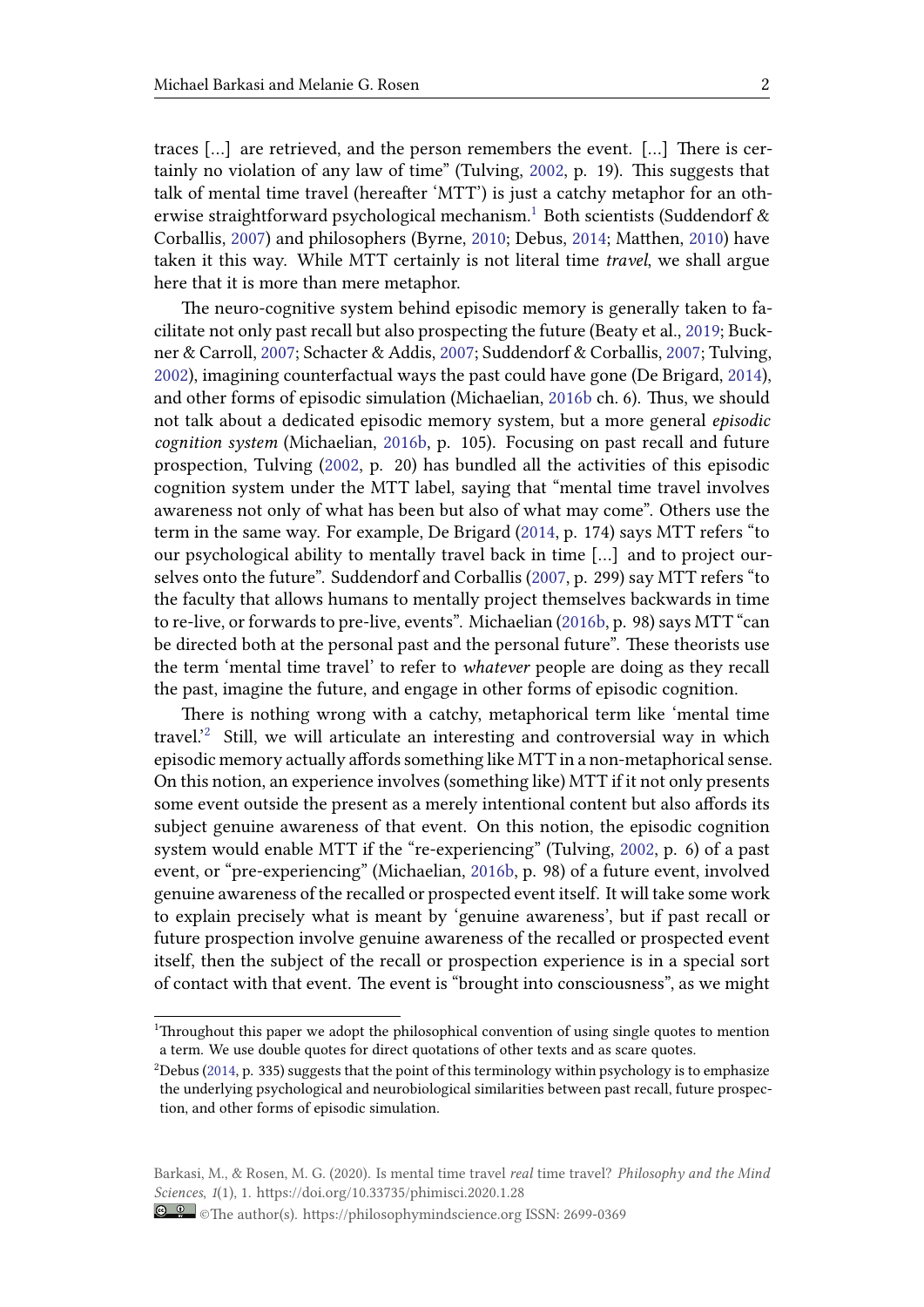put it. So, while MTT (in this sense) does not involve the literal transposition of your physical body to spacetimes outside the present, it does involve bringing "into mind" events outside the present.

With this substantive notion of MTT in hand, it becomes an open question whether either past recall or future prospection amount to MTT. It is helpful to distinguish between the episodic cognition system – the set of neural mechanisms and the computations they implement – and the abilities and mental states it enables. It is possible that some, but not all, of these states count as MTT in our substantive sense. Thus, the question is not whether the episodic cognition system enables MTT, broadly speaking, but which, if any, of the states it enables count as MTT.

We argue that the past recall enabled by the episodic cognition system is, in fact, MTT in our sense, but that the future prospection enabled by the system is not. Specially, we shall argue that episodic memory experiences (*recall experiences*, for short) involve genuine awareness of the past-perceived events being remembered, while prospection experiences present imagined future events as mere intentional contents. The argument turns on the neurobiology of memory as involving memory traces which provide a causal-informational link to the past recalled events; the lack of such links in future prospection is what keeps it from also being MTT. So, the episodic cognition system enables MTT in one direction (past) but not the other (future), because only its past-directed states make contact with events outside the present.

In the following, section 2 lays out three possible ways to understand the claim that episodic cognition enables MTT. These are uninteresting, as nearly everyone will accept these senses of MTT. Section 3 articulates the notion of MTT as genuine awareness and explains how it involves bringing events outside the present into consciousness. After the main argument from causal-informational links in section 4, sections 5-7 consider to what extent the *constructive* nature of the episodic cognition system undercuts the case for past recall involving genuine awareness.

### **2 Three preliminary notions of MTT**

Applying standard concepts from the philosophy of mind, we get three preliminary notions of MTT:

1. **MTT as representation of the past/future:** The claim that the episodic cognition system enables MTT could be a claim about the *representational content* of the states we are in as we recall the past or prospect the future. According to this claim, the accuracy of your current recalled memory or future prospection is determined by comparing what it represents to some past or future episode. In this sense, episodic cognition would enable MTT if it enabled representing something as outside the present.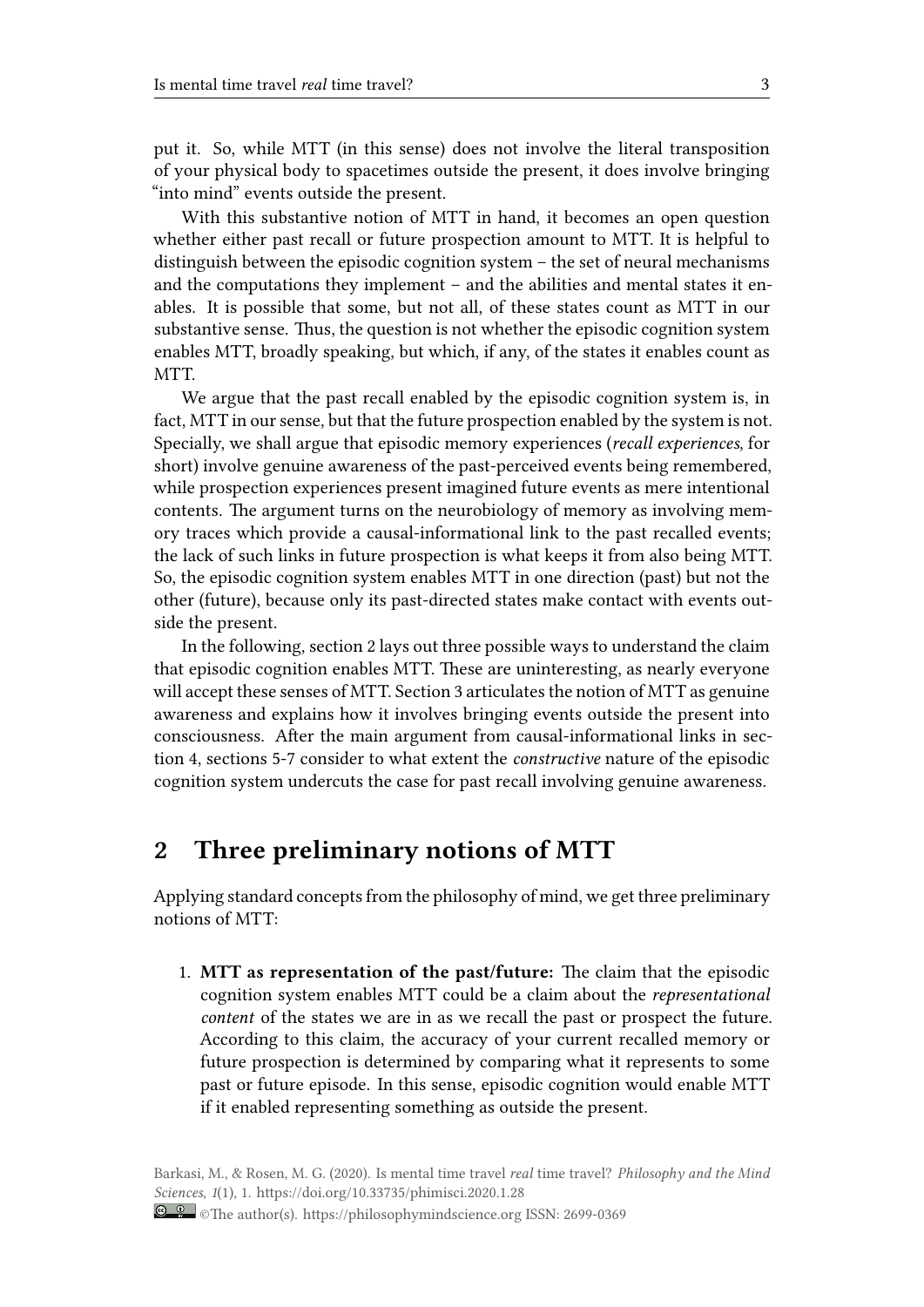- 2. **MTT as phenomenal similarity with past/future experiences:** The claim that the episodic cognition system enables MTT could be a claim about the *phenomenology* of the states we are in as we recall the past or prospect the future. According to this claim, *what it is like* (Nagel, 1974) to remember some episode from the past or imagine oneself in the future is the same as (or matches in some key respects) what that episode was initially, or will be, like for you. In this sense, episodic cognition [would](#page-25-5) enable MTT if it enabled repeating (or repeating in relevant respects) some past experience or preempting a future one.<sup>3</sup>
- 3. **MTT as the lack of phenomenal presence:** The claim that the episodic cognition system enables MTT could be a claim about the lack of *phenomenal presence* felt towards what is experienced a[s w](#page-3-0)e recall the past and prospect the future. According to this claim, the phenomenology of these states is such that you experience the recalled or prospected events not as present here and now, but as past or future in another place. In this sense, episodic cognition would enable mental time travel if it enabled experience which introspectively seems to you to be experience of the past or future.

It is widely accepted that the episodic cognition system enables MTT in sense (1), i.e. that it provides representations of the past and future (e.g. Michaelian, 2016b). The mental states you are in as you prospect the future or remember the past can fail to match their target future or past events; so, they have veridicality conditions which involve the future or past and hence are representations of the future [or pas](#page-25-1)t on most definitions of 'representation' (e.g. Burge, 2010, p. 292). All this still holds even if it is not the function of the episodic cognition system to produce *accurate* representations (De Brigard, 2014).<sup>4</sup>

Similarly, most will accept that the episodic co[gnitio](#page-23-3)n system enables MTT in sense (2). Recalling the past or imagining the future has phenomenal similarity with the recalled past or im[agine](#page-24-1)[d](#page-3-1) future experience.<sup>5</sup> This is presumably what Tulving means when he says that episodic memory "allows people to consciously

 $5$ Martin (2001, p. 273) might be an example of [someo](#page-25-8)ne who denies this claim. Matthen (2010)

<span id="page-3-2"></span>Barkasi, M., & Rosen, M. G. (2020). Is mental time travel *real* time travel? *Philosophy and the [Mind](#page-25-3) Sciences*, *1*[\(1\), 1](#page-24-3). https://doi.org/10.33735/phimisci.2020.1.28

 ${}^{3}$ If you are a strong representationalist who thinks that representational content determines phenomenology, and the states we are in as we recall the past or p[ro](#page-3-2)spect the future match (at least some of) the content of the remembered or prospected perceptual states, then (1) entails (2). Similarly, on certain views about the relationship between phenomenology and representational content, (2) entails (1). But these are all substantive views and as a conceptual matter (1) and (2) are independent notions of MTT.

<span id="page-3-1"></span><span id="page-3-0"></span><sup>&</sup>lt;sup>4</sup>A naïve realist like Debus (2008), or those inclined to something like Noë's (2004) sensorimotor enactivism, may take issue with the claim that past recall and future prospection involve representation. But as has been discussed in the philosophy of perception literature (see Siegel, 2010 ch. 2), there is no reason why a naïve realist cannot in principle accept that these experiences have content. More recently, Sant'A[nna a](#page-24-2)nd Michaelian (2019, p. 198), adapting an ar[gume](#page-25-6)nt from Travis (2004), argue that states of the episodic cognition system leave their contents indeterminate, and hence presumably lack representational content. If correct, this would mean these st[ates a](#page-25-7)re not representations at all.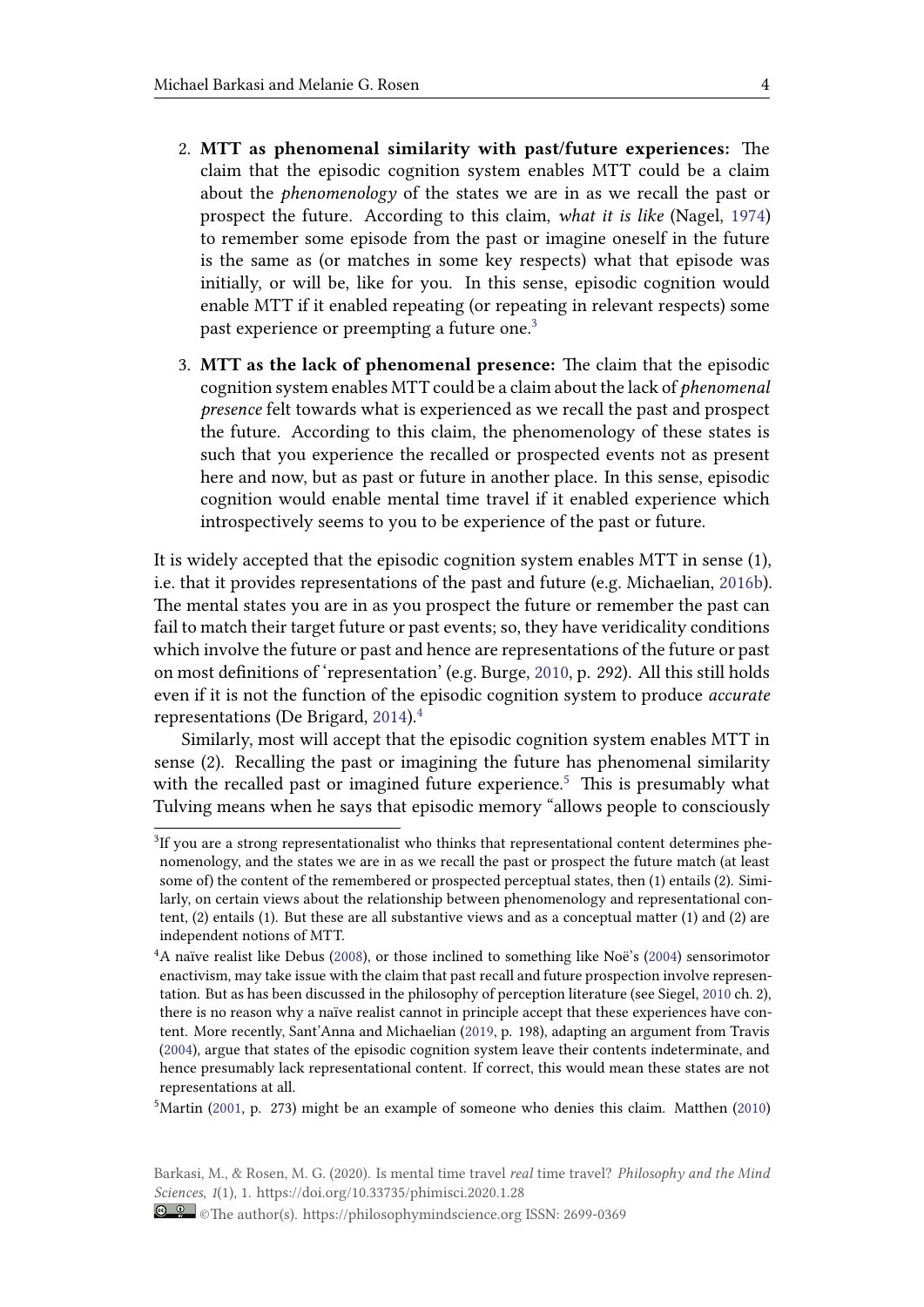re-experience past experiences" (Tulving, 2002, p. 6). Although the vividness with which people "re-experience" the past (or "pre-experience" the future) varies (Beaty et al., 2019), it is generally accepted that past recall and future prospection involve phenomenal experience. $6\,$  Thi[s expe](#page-26-0)rience, although perhaps fainter, matches the target past or future experience to some extent. For example, what it is like for yo[u as y](#page-23-1)ou recall eating breakfast is, at least in some respects, what it was like for you to eat breakfast (De[b](#page-4-0)us, 2014; Matthen, 2010). What it is like to imagine the color green being similar but fainter than what it is like to see green (Hume, 1777/1993, p. 10) is a reasonable analogy; the mental image is similar to the percept.

It is fairly trivial that, at least most of [the t](#page-24-0)ime, the e[pisodi](#page-25-3)c cognition system enables [MTT in s](#page-24-4)ense (3). Past recall and future prospection lack phenomenal presence (Martin, 2001, p. 273). We do not normally confuse our recalled episodic memories for perception of the here and now (Tulving, 2002, p. 2) and likewise for our future prospections, although there have been cases of relaxed mindfulness being confused fo[r hall](#page-24-3)ucination in simple experimental conditions of sensory deprivation (Foulkes & Fleisher, 1975). Past recall and [futur](#page-26-0)e prospection do not, introspectively, seem to us to be experience of the here and now. We have, as Tulving puts it, "autonoetic consciousness" (Tulving, 1983): we are aware of our recall and prospection experie[nces a](#page-24-5)s experiences of the past and future (Perrin, 2016, p. 45). While autonoeticity does not entail a lack of phenomenal presence, it would be hard to explain if recall and prospection e[xperie](#page-25-0)nces had phenomenal presence.

### **3 MTT as genuine awareness**

The above three notions of MTT are all metaphorical. We shall argue, however, that the episodic cognition system enables MTT in recall but not prospection experiences in the following sense:

4. **MTT as genuine awareness of the past:** The episodic cognition system enables MTT in the sense that it enables experiences which afford genuine awareness of past events.

Explaining what is meant by 'genuine awareness' will take some work. We need to start with some preliminary ground clearing. As we shall explain, this sense of MTT as genuine awareness of the past, while not literal time *travel*, goes beyond mere metaphor.

emphasizes the phenomenal differences between recalling an event and the original experience, but this is consistent with much similarity.

<sup>&</sup>lt;sup>6</sup>This experience is often called 'mental imagery' (e.g. Martin & Deutscher, 1966; Beaty et al., 2019), although we mostly avoid this term because it is naturally read as presupposing an indirect realist account of recall and prospection experiences.

<span id="page-4-0"></span>Barkasi, M., & Rosen, M. G. (2020). Is mental time travel *real* time travel? *Philosophy and the Mind Sciences*, *1*(1), 1. https://doi.org/10.33735/phimisci.2020.1.28

<sup>©</sup>The author(s). https://philosophymindscience.org ISSN: 2699-0369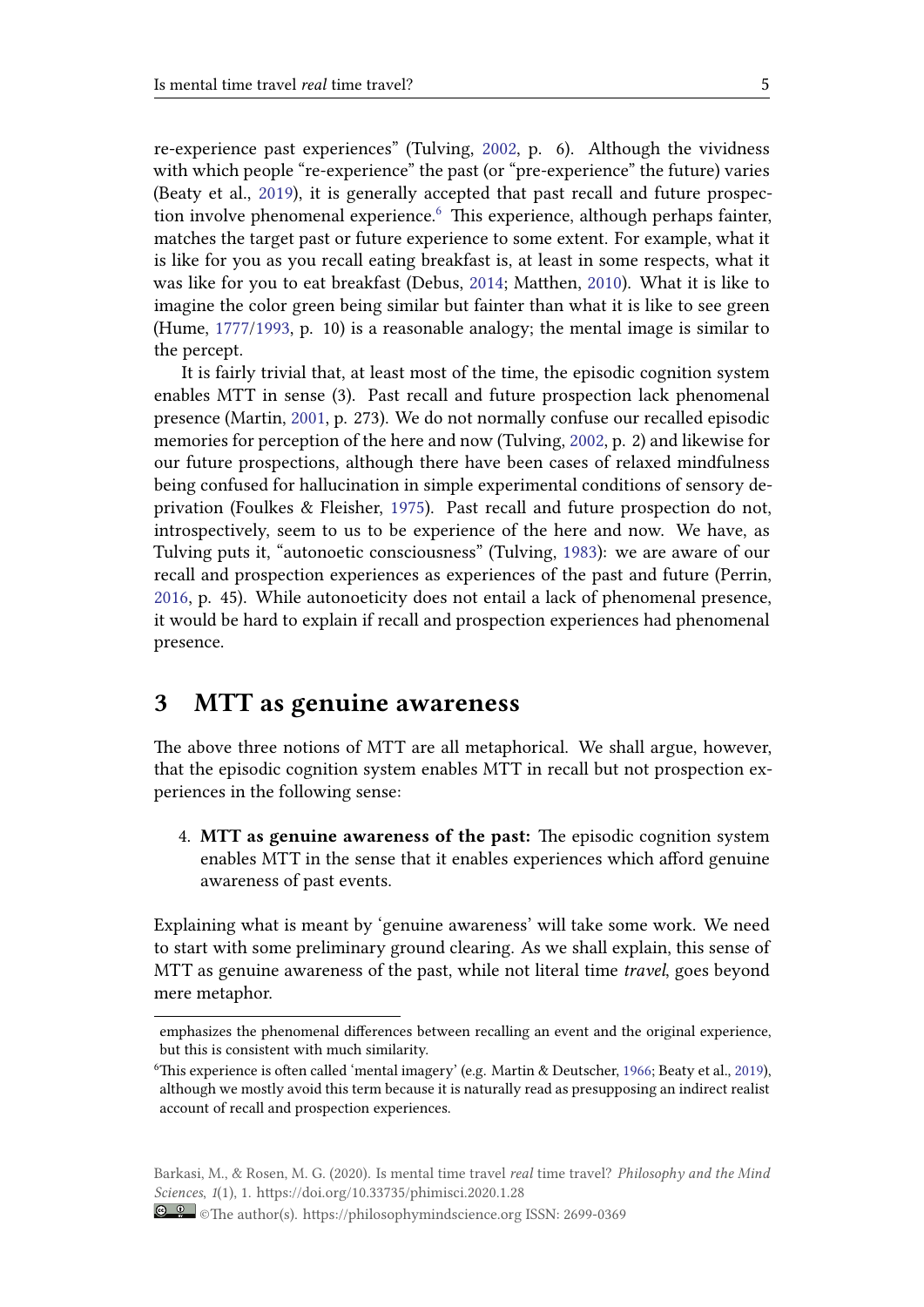### **3.1 Direct realism**

There is something it is like to recall an event. As is often said, this episodic recall involves "re-experiencing" the event or "re-living" the original experience. If this recall is MTT in sense (4), then this (re-)experience is an experience of the past event that is being recalled.

Experiencing past events *themselves*, as opposed to (say) *mental images* of those events, implies direct realism. *Direct realism* is the view that we experience the mind-independent world itself, not intermediary mind-dependent objects like mental images or mental representations. In contrast, *indirect realism*, which involves something akin to mental images, does not allow for MTT in the sense being articulated here.

There are two ways to be a direct realist in the philosophical literature on perception (Crane, 2006). *Naïve realism* (e.g. Campbell, 2002; Fish, 2009; Martin, 2004), sometimes called *relationalism*, can be characterized several ways (see Genone, 2016). Put simply it holds that perceptual experiences are relations of awareness to distal sensory stimuli that are unmediated by representations. *Representationalism* holds that whil[e we](#page-23-4) experience distal sensory stim[uli the](#page-23-5)msel[ves, th](#page-24-6)at expe[rience](#page-24-7) [is a f](#page-24-8)orm of, or grounded in, representations of those stimuli (e.g. Dretske, 1995; Burge, 2010; Speaks, 2015).

Representationalism at first glance seems to not be *direct* realism. After all, representationalists either take experiences to be, as a matter of metaphysical n[ature](#page-24-9), relatio[ns to](#page-23-3) mental [repre](#page-25-9)sentations (e.g. Sant'Anna, 2020), or simply take them to be mental representations (e.g. Dretske, 2003). But within the philosophical literature on perception, many representationalists take themselves to be direct realists. Dretske (2003, p. 73) says that "seeing a tree [for example] is not to be understood as awareness of some *mental* int[erme](#page-24-10)diar[y \(an](#page-25-10) image, a sense-datum) having the properties the tree appears to have", but rather as awareness of a tree. Clark agrees:

The kinds of mechanism I have sketched provide a means by which an agent may come to perceive the world. They do not, for example, provide a means by which an agent comes to perceive her own internal representations of the world. For what is perceived are not representations but the world. (Clark, 2012, p. 767)

What is going on? The key is to distinguish between two kinds of directness. Russell (1912/1997), and later Jackson (1977), famously describe the first kind (see also Genone, 2016, pp. 2–3). On this noti[on of](#page-23-6) directness, you *directly* perceives a distal sensory stimulus if and only if you do not perceive it by experiencing something else, like a mental image or sense-datum. The second notion of directness refers to met[aphysical n](#page-25-11)ature. Perception is *[direc](#page-24-11)t* if and only if it does not depend on some other sta[te, lik](#page-24-8)e the tokening of a mental representation. Representationalism – as understood by philosophers of perception like Dretske (2003), Burge (2010), Clark (2012), and many others – makes perceptual experience direct in the first sense, but not the second.

[Barkas](#page-23-6)i, M., & Rosen, M. G. (2020). Is mental time travel *real* time travel? *Philosophy and the Mind Sciences*, *1*(1), 1. https://doi.org/10.33735/phimisci.2020.1.28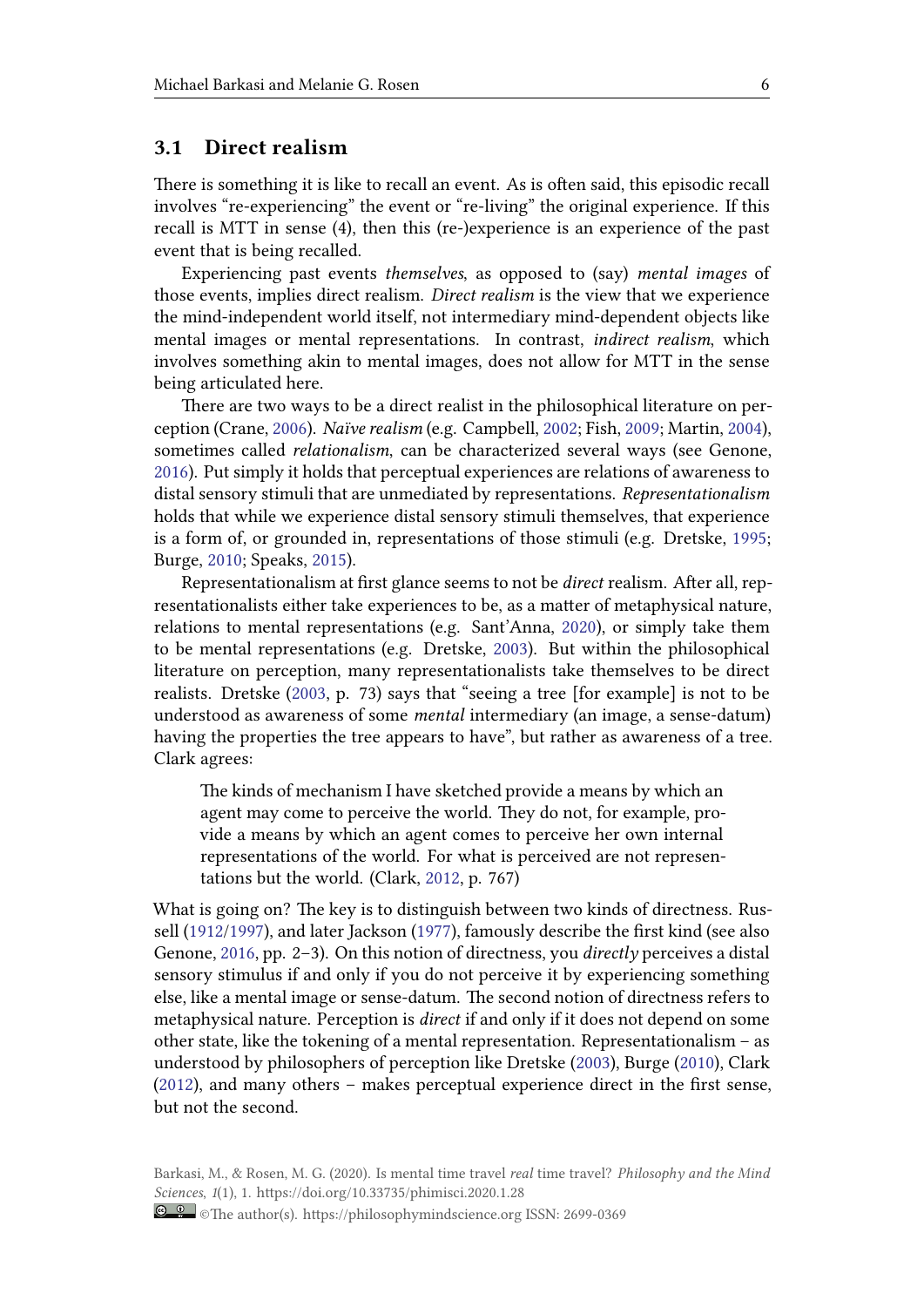Under this version of representationalism, we perceive a distal sensory stimulus when we are in a certain kind of mental state which represents that stimulus. But *what* we experience while in that state is not the state (i.e., the representation) itself. What we experience is what is represented by that state: the distal sensory stimulus. As Crane (2006, p. 136) explains, the experience itself (i.e., the state of the subject) might *be* a representation, but *what* is experienced by the subject in that state is what is represented by it (see also Bernecker, 2008 ch. 5-6). As Dretske (2003) stresses, the distinction between representational vehicles and representational contents is im[porta](#page-23-4)nt: the state itself is a representational vehicle, but that vehicle's (wide) content is what is experienced.

Relating this to memory (Michaelian, 2016b, pp. 6[2–65\)](#page-23-7), while some mem[ory th](#page-24-10)eorists are naïve realists (e.g. Debus, 2008), others are representationalists (e.g. Martin, 2001; Bernecker, 2008). Memory representationalists hold that states of recall are representations (i.e., representational vehicles) of the remembered event, but allow that the (re-)experiences [accom](#page-25-1)panying these states are experiences of the represented past event (i.e., of [that v](#page-24-2)ehicle's content). Naïve realists about memo[ry de](#page-24-3)ny that stat[es of](#page-23-7) recall are representations, saying instead they are metaphysically direct relations of awareness to the past. For both views, during recall, *what* we experience are recalled events themselves, not representations of them or some other mental intermediary. A representationalist about episodic memory who wanted to emphasize the metaphysical nature of recall experiences might say that their view is a version of *indirect* realism. Michaelian (2016b, p. 65) uses this terminology, calling memory representationalists like Bernecker (2008) 'moderate indirect realists,<sup>7</sup> although Bernecker rejects this terminology. Given that there are two notions of directness at play, one can use the terminology of 'direct realism' and 'indirect realism' with an eye towards either. [We follo](#page-25-1)w the philosophy of perception li[te](#page-6-0)rature and call all these views 'direct realist', sin[ce we](#page-23-7) emphasize *what* recall experiences make us aware of.

Nothing stops representationalists from endorsing indirect realism in both senses. Under this view, influentially defended by Jackson (1977) and still found in much of the literature on episodic memory, what we experience when perceiving or remembering are representations. For example, Sant'Anna and Michaelian (2019, p. 197) write "According to representationalism, when we engage in episodic hypothetical thought, the direct objects of our m[ental](#page-24-11) states are internal representations of events". Within visual experiences, these representations might be thought of as mental pictures, mental images, or percepts. We will call [this v](#page-25-8)ersion 'indirect representationalism' and use the term 'direct representationalism' for the version of representationalism described above (and endorsed by Dretske, 2003; Bernecker, 2008; Clark, 2012 among others).

<span id="page-6-0"></span><sup>7</sup>Elsewhere, Sant'Anna and Michaelian (2019, p. 190) *define* 'direct realism' to be the view we are here calling naïve realism (aka relationalism), i.e. the view that experiences are relations of direct aw[arenes](#page-24-10)s to distal sen[sory st](#page-23-7)imuli (li[ke ordi](#page-23-6)nary objects). They also (2019, p. 197) refer to "indirect realism or representationalism", equating the two. Contrast this with Genone (2016, p. 6), who says that to get naïve realism o[ne ne](#page-25-8)eds to add further claims to direct realism (e.g., the claim that awareness does not depend on the tokening of a mental representation).

Barkasi, M., & Rosen, M. G. (2020). Is mental time travel *real* time travel? *Philosophy and the Mind Sciences*, *1*(1), 1. https://doi.org/10.33735/phimisci.2020.1.28

<sup>©</sup>The author(s). https://philosophymindscience.org ISSN: 2699-0369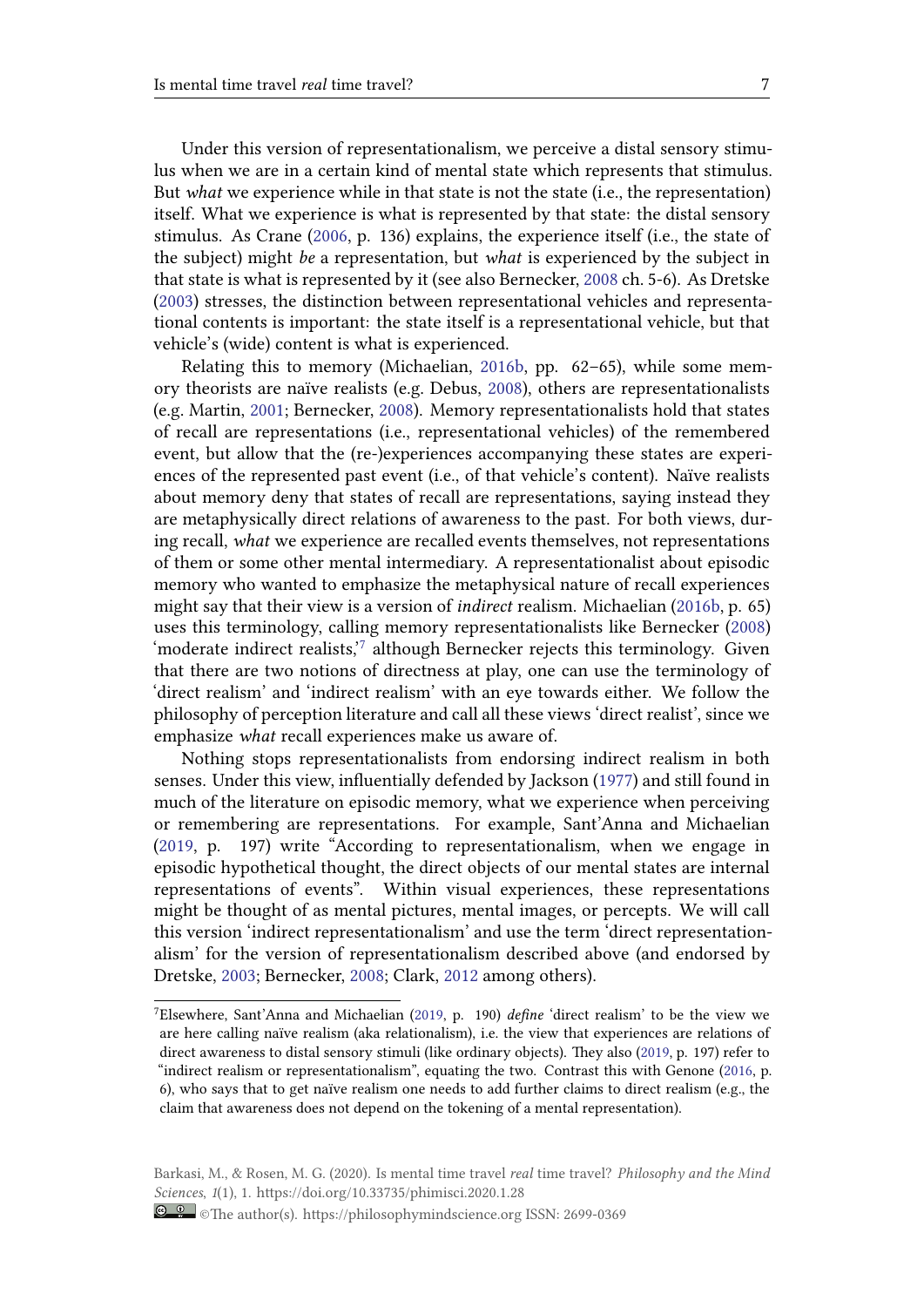Contemporary philosophers of perception have largely abandoned indirect representationalism because it was initially motivated by the need to explain hallucination and illusion, phenomena which can be handled by direct representationalism. As Genone (2016, p. 6) notes, illusory and hallucinatory experiences can be accounted for "without invoking sense-data or other mediating mental objects. In this respect, representationalism is consistent with direct realism, and can be thought of as one [way of](#page-24-8) developing its central claims." Indirect representationalism is not needed to account for such cases.

Consider the traditional problem of hallucination for direct realism.<sup>8</sup> The problem supposes that a given successful perceptual experience could, counterfactually, have been a hallucination. Since the experience is the same either way (so the problem assumes), you would be aware of the same thing in both [c](#page-7-0)ases. But the counterfactual scenario involves no distal object for you to be aware of, and since the cases are phenomenally indistinguishable, in the actual successful perceptual experience, you are not aware of the seen object itself either. A similar problem arises for direct realism about memory (Sant'Anna & Michaelian, 2019). False memories or confabulations, like perceptual hallucinations, allow for a parallel track of reasoning against the conclusion that we are aware of remembered events themselves. You could reply that "the direct objects of memory, b[oth in](#page-25-8) cases of successful remembering and in cases of unsuccessful remembering, are internal representations" (Sant'Anna & Michaelian, 2019, p. 194).<sup>9</sup> Indirect representationalists about perception, like Jackson (1977), would have likewise said that the "objects" of perceptual experience (what we experience) are internal representations.

But as noted by Dretske (2003), Bernecke[r \(20](#page-24-11)0[8\), Ge](#page-25-8)none (2016) and others, direct representationalism is able to handle this problem while saving direct realism. In both the good and bad case (of either perception or memory), *what* we experience is indeed the sam[e. In b](#page-24-10)oth hallucina[ting](#page-23-7) and percei[ving,](#page-24-8) according to the direct representationalist, you are in a state which represents some distal object. *What* you experience is the same, but there is an important difference. What is represented in the good case is an actual perceived or remembered stimulus. In the bad case, there is nothing out in the world which is represented by the (hallucinatory or confabulatory) experience. Imagine you snap a digital photo of your desk. Counterfactually, if you did not have a desk like that, you could have instead made a digital image from scratch which matches the photo pixel-for-pixel. In both cases, what is represented is the same: a certain desk. But in the one case this representation is*satisfied*; that is, it refers to an actual item out in the world. In

 ${}^{8}$ This brief discussion is merely intended to be illustrative. For a more exhaustive discussion, with an eye towards memory in particular, see (Bernecker, 2008 ch. 5-6).

<span id="page-7-0"></span> $9$ This is not the view which Sant'Anna and Michaelian endorse in their paper (2019). Instead, they develop an innovative pragmatist approach to the objects of memory, prospection, and other counterfactual-imaginative experiences. They simply suggest this as the representationalist response to the problem of hallucination and confabula[tion.](#page-23-7)

Barkasi, M., & Rosen, M. G. (2020). Is mental time travel *real* time travel? *Philosophy and the Mind Sciences*, *1*(1), 1. https://doi.org/10.33735/phimisci.2020.1.28

<sup>©</sup>The author(s). https://philosophymindscience.org ISSN: 2699-0369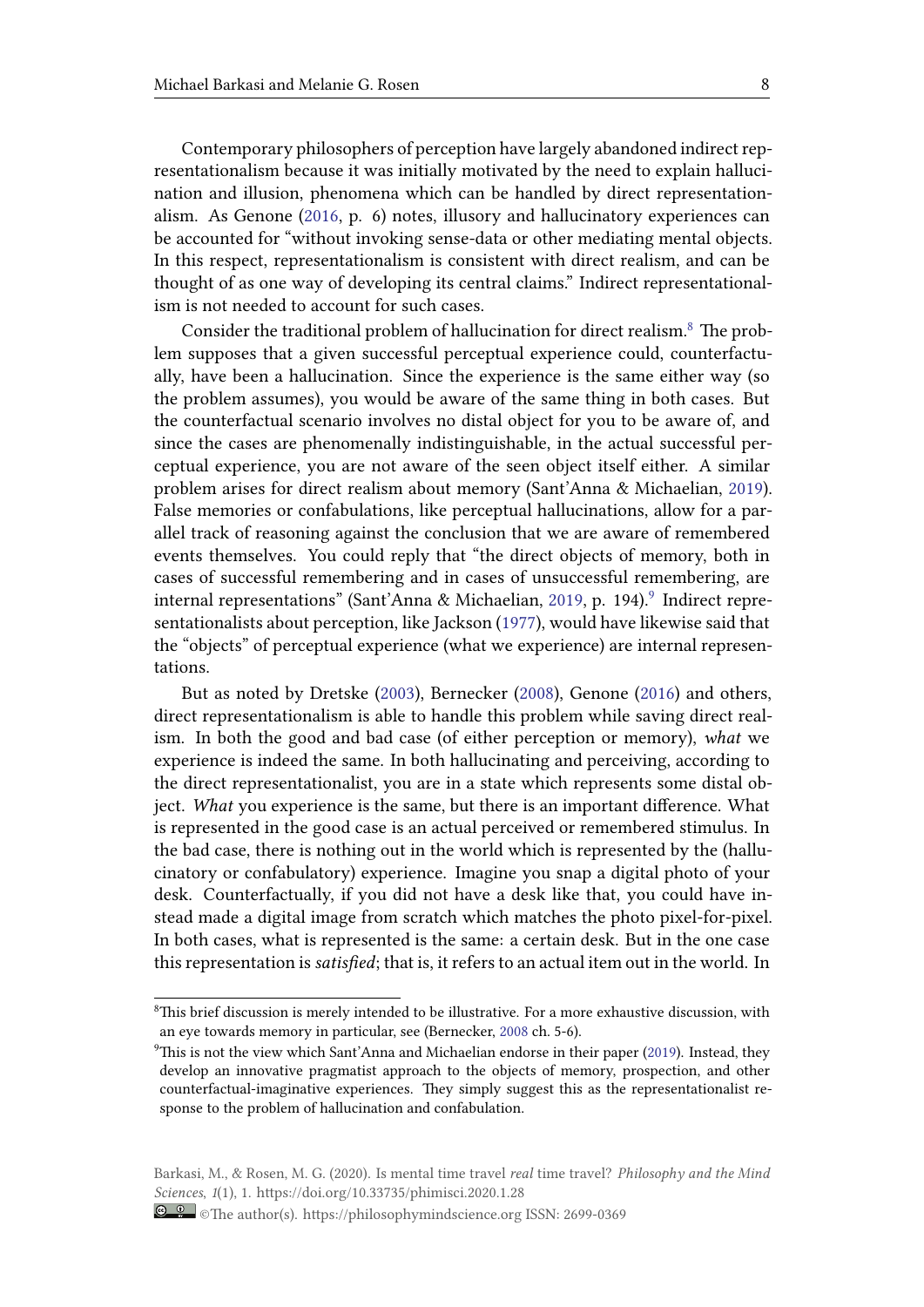the other case the representation is *unsatisfied* or remains *merely intentional*; there is no actual item to which it refers. Experiences, according to the direct representationalist, are the same: sometimes they are satisfied by, or refer to, actual things out in the world, other times not.<sup>10</sup> A perceptual experience and a matching hallucination can, in one sense, have the same object, while in another sense having different objects. The object of the experience in both cases is what is represented, but only in the good case of perce[pti](#page-8-0)on or memory is that representational content satisfied by something out in the world.

### **3.2 Recall as genuine awareness**

The upshot of this preliminary ground clearing is that our thesis should not be rejected out of hand simply because it presupposes direct realism. The claim that we are, in recall experiences, genuinely aware of the recalled events themselves only presupposes direct realism in a weak sense. It only presupposes that we do not experience recalled events *in virtue of experiencing some mental intermediary*. It does not presuppose whether or not our recall experiences are mediated, or enabled, by intermediary representational states. More importantly, both the naïve realist and the direct representationalist about recall experiences can endorse our thesis. By entailing direct realism, our thesis does not automatically become a version of naïve realism about memory experience (e.g., like Debus, 2008).

Our thesis is also not merely a restatement of direct realism. For the moment, set aside naïve realism (about perception or memory). Consider the difference between veridical perception and perceptual hallucinatio[ns, al](#page-24-2)ong with the direct

Barkasi, M., & Rosen, M. G. (2020). Is mental time travel *real* time travel? *Philosophy and the Mind Sciences*, *1*(1), 1. https://doi.org/10.33735/phimisci.2020.1.28

<span id="page-8-0"></span> $10$ We are setting aside a number of important complications, such as the particularity of experience, for simplicity of exposition. According to the dominant account in the literature, prominently developed by Dretske (2003), Burge (2005) and Matthen (2005), experiences are a kind of indexical, or demonstrative, representation. For example, if you see a yellow pencil, you are in a state with the content *X is yellow and a pencil*, where the open slot *X* is filled in contextually by the actual object with which you are causally interacting through your visual system. When you successfully perceivea [yello](#page-24-10)w penci[l, thi](#page-23-8)s slot is filled [by the](#page-25-12) actual pencil you are looking at, and hence the particular token of the visual state you are in comes to represent that particular pencil. When you merely hallucinate a yellow pencil, this slot remains empty, because there is no object with which you are interacting through your visual system. While this does mean that the representational content of the two tokens (the good perceptual token and the bad hallucinatory token) of the visual state differ in their overall representational content, the two tokens still share the (narrow) content fixed by the state type, the content *that there is a yellow pencil*. Direct representationalists like Dretske, Burge, and Matthen say this is enough to explain the phenomenal similarity between the good the bad cases, as the particular object itself represented by the experience does not affect the phenomenology. Only the general or property-level content that is shared across experience tokens affects phenomeonology. Schellenberg (2011) develops this approach using "gappy" Fregean modes of presentation. Sant'Anna (2020) adapts Schellenberg's approach to the case of memory. There is much debate over whether an account like this can explain all aspects of perceptual experience and the related problems associated with hallucination and illusion. But it is widely thought by direct representationalists that som[e expl](#page-25-13)anation, along the lines sketched here, provides the tools for saving direct realismf[rom s](#page-25-10)uch problems.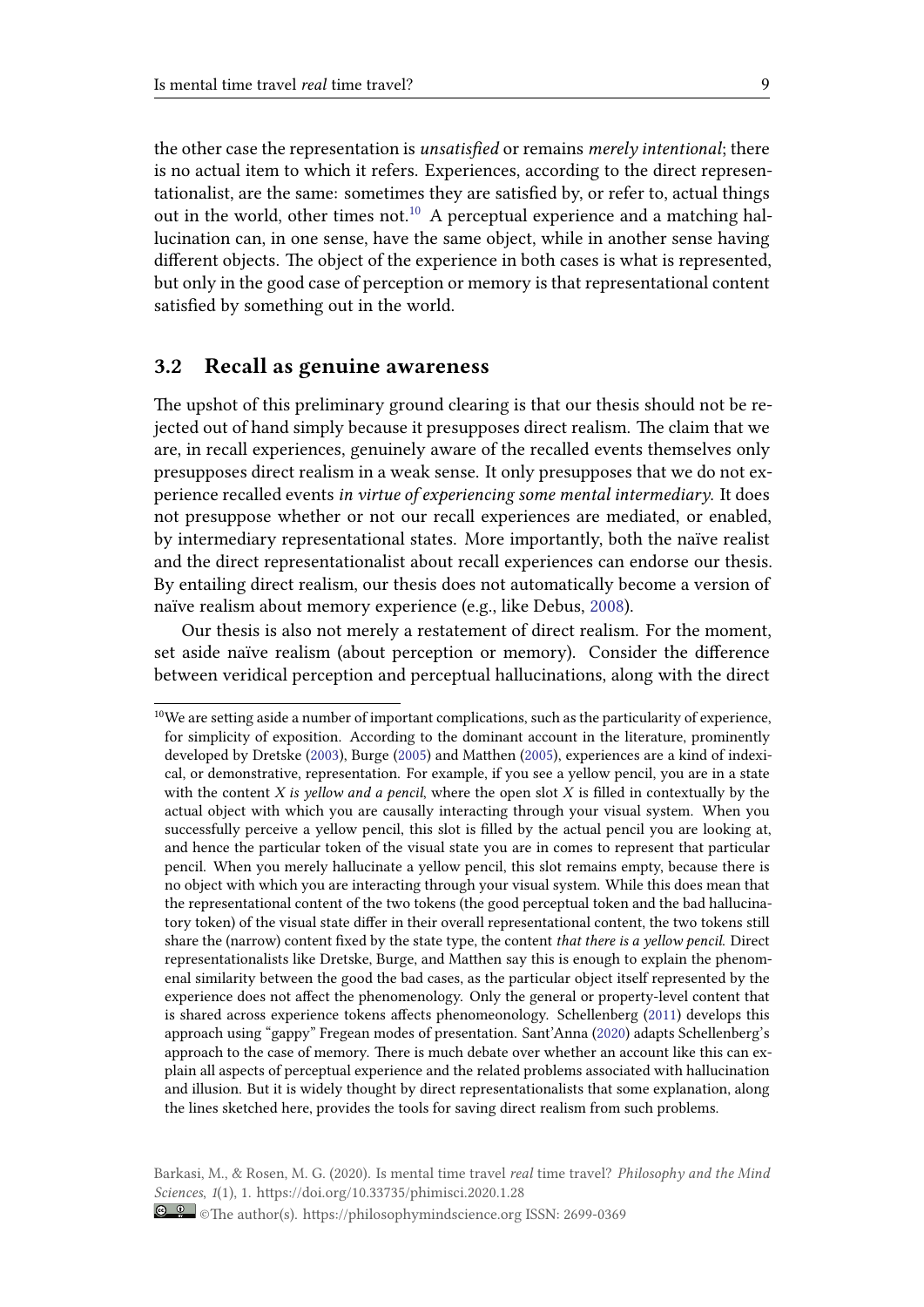representationalist explanation of each just discussed above. If you visually hallucinate a pencil, then a pencil is *what* you experience while hallucinating. The direct representationalist says that your hallucinatory experience is a representation of a pencil. You experience a pencil because that is what is represented by the experience. But this content of the hallucinatory experience is *merely intentional*, i.e. unsatisfied. There is no particular pencil out in the world which is represented.

Now contrast what the direct representationalist says about hallucinating a pencil with what they say about *seeing* a pencil. If you have a successful visual experience of some actual pencil in your environment, your visual experience represents a pencil, just as the hallucination did. But what it represents is an actual object out in the world: the pencil that is stimulating your photoreceptors. Thus, the content of this representation (the content of your perceptual experience) is not merely intentional (Martin, 2001, p. 275). What you experience is an actual object out in the world. As we will say, your visual perceptual experience affords you *genuine awareness* of this pencil.

So, even if recall experiences [are e](#page-24-3)xperiences of the recalled events themselves (direct realism), there is still an open question of whether they are more like the case of perception or the case of perceptual hallucination. As you episodically recall some past-perceived event, is what you experience a mere intentional content, or do you instead actually experience *the event*? When we say that recall experiences afford genuine awareness of recalled events, we mean that they are experiences in the latter sense. Our talk of 'genuine awareness' is meant to capture that recall experiences do not merely make subjects aware of recalled events *as* mere intentional contents.

It may seem that this distinction applies to perception but not to recall experiences. At first glance, what seems to make the content of a perceptual hallucination merely intentional is that there is no distal sensory stimulus out in the world to be experienced. In contrast, what is recalled in successful recall experiences *are* actual past-perceived events. Hence, if the recall experience is successful and represents some actual past-perceived event, would not the content of that experience necessarily be satisfied, and so not "merely intentional"? This move is too fast. Consider how you can hallucinate real objects. For example, you can visually hallucinate your favorite pencil when it is nowhere near you to be seen. In this case, what you experience (your favorite pencil) is a merely intentional content, even though that content represents an actual thing out in the world (assuming you have a favorite pencil).

What makes the difference between genuine awareness and experiencing a mere intentional content is a certain kind of *contact* between subject and thing experienced. A hallucination of your favorite pencil is an experience of a mere intentional content, and not that pencil itself, because the experience fails to actually put you in contact with it. Genuine awareness of a distal sensory stimulus happens when perceptual experience "brings" that stimulus "into consciousness."<sup>11</sup>

 $11$ Debus (2014 footnote 12) draws a similar distinction. What we have called 'genuine awareness'

Barkasi, M., & Rosen, M. G. (2020). Is mental time travel *real* time travel? *Philosophy and the Mind Sciences*, *1*[\(1\), 1](#page-24-0). https://doi.org/10.33735/phimisci.2020.1.28

<sup>©</sup>The author(s). https://philosophymindscience.org ISSN: 2699-0369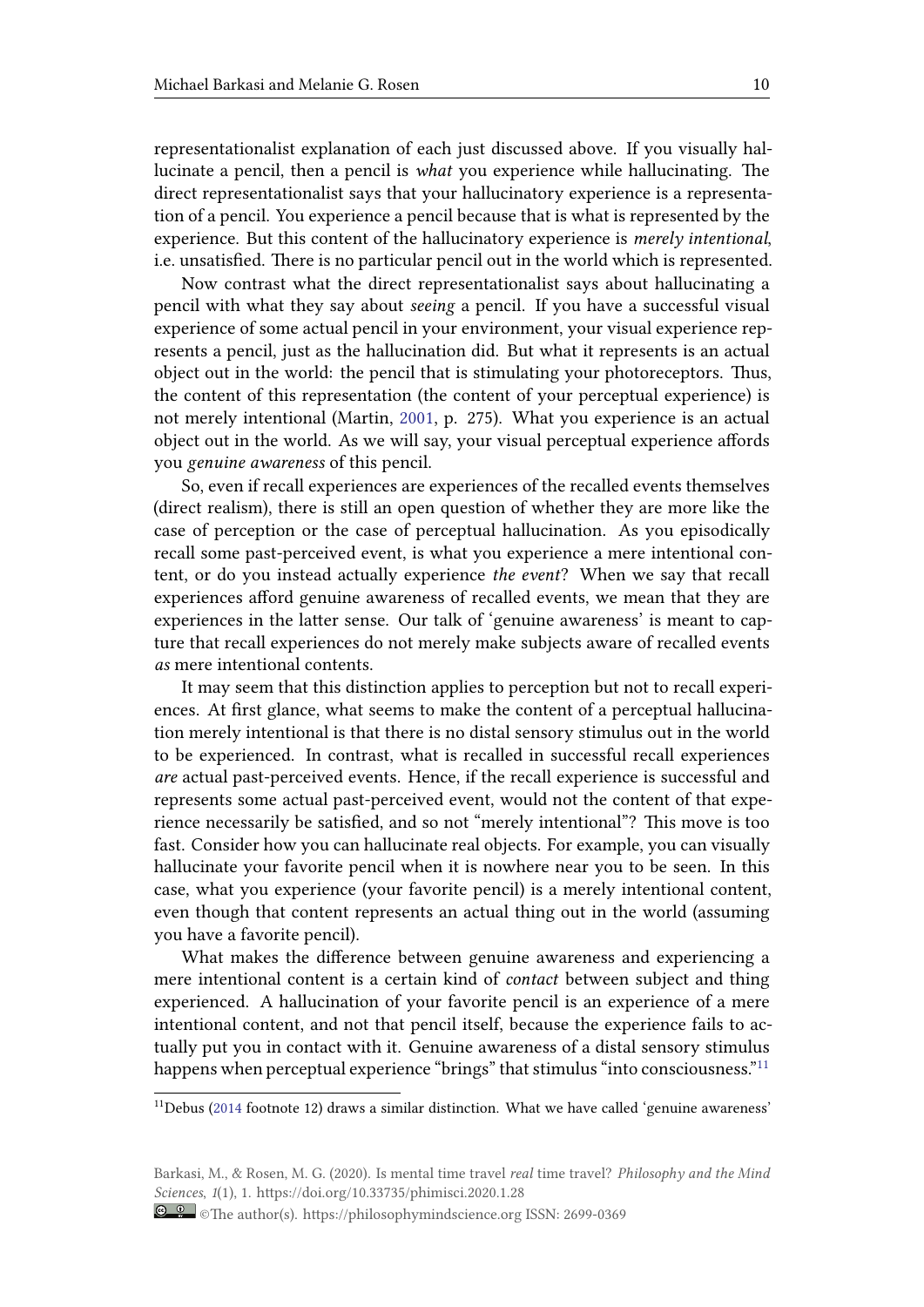Keep in mind that this notion of genuine awareness is perfectly compatible with direct representationalism. Indeed, direct representationalists about perceptual experience see themselves precisely as giving an account of how the senses manage to bring into mind distal stimuli. For example, here is Clark again discussing his predictive-processing representationalist view of perceptual experience:<sup>12</sup>

Considered in this way, the mechanistic story on offer simply shows *how* beings like us are able to achieve genuine access to the causal structure of our environment. They show, as my colleague Matt Nu[dd](#page-10-0)s once put it to me, how it is that we can be "open to the world". […] Equipped with brains like ours we become porous to the world. (Clark, 2012, p. 767)

For the direct representationalist, we bring distal stimuli "into mind", or "into consciousness", by representing them in the right way. A hallucinatory experience of (or ra[ther:](#page-23-6) "as of") your favorite pencil, although representing it, does not put you in the sort of representational contact necessary for genuine awareness.

The question then becomes whether recall experiences (at least the successful ones not based on false memories) afford genuine awareness, or whether instead (like perceptual hallucinations) they involve experience of mere intentional contents. We argue in the next section that recall experiences (when successful) afford genuine awareness.

So far, we have focused on direct representationalist accounts. As noted above, Debus (2008) argues for a naïve realist (or as she calls it, relationalist) account of memory in which recall experiences are direct relations to the recalled event. Recall, in this view, involves not only (as we are calling it) genuine awareness of some p[ast ev](#page-24-2)ent, but also that awareness itself has the metaphysical structure of a relation. Episodically remembering a past event is just a way to be related to it. Our thesis, that recall experiences involve genuine awareness, is entailed by, but is weaker than, this view. We are not arguing for naïve realism (i.e., relationalism) and having genuine awareness of past objects through memory does not require it. While we agree with Debus that memory (when successful) allows us genuine awareness of past events, we leave open the metaphysical nature of this awareness. In our view, recall experiences *could* be representational states in which (following the direct representationalist account outlined just above) the subject experiences what is represented. The arguments we give in the next section for our claim are also different from those given by Debus. Debus (2008) gives (a) a positive argument which parallels Campbell's (2002) claim that naïve realism is necessary to see how perception (or, in Debus' case, memory) affords understand-

is what Debus describes as factive experiential awareness, while what we ha[ve calle](#page-24-2)d 'experience of a mere intentional content' is what Debus describes [as expe](#page-23-5)rience "as of" an object.

<span id="page-10-0"></span> $12$ The naïve realist might object that, because of the similarities (on the direct representationalist account) between perception and the hallucination, the perceptual experiences do not *really* (on the direct representationalist account) put one in contact with distal stimuli (e.g., see Fish, 2009, p. 14). We are not here to adjudicate this dispute.

<sup>©</sup>The author(s). https://philosophymindscience.org ISSN: 2699-0369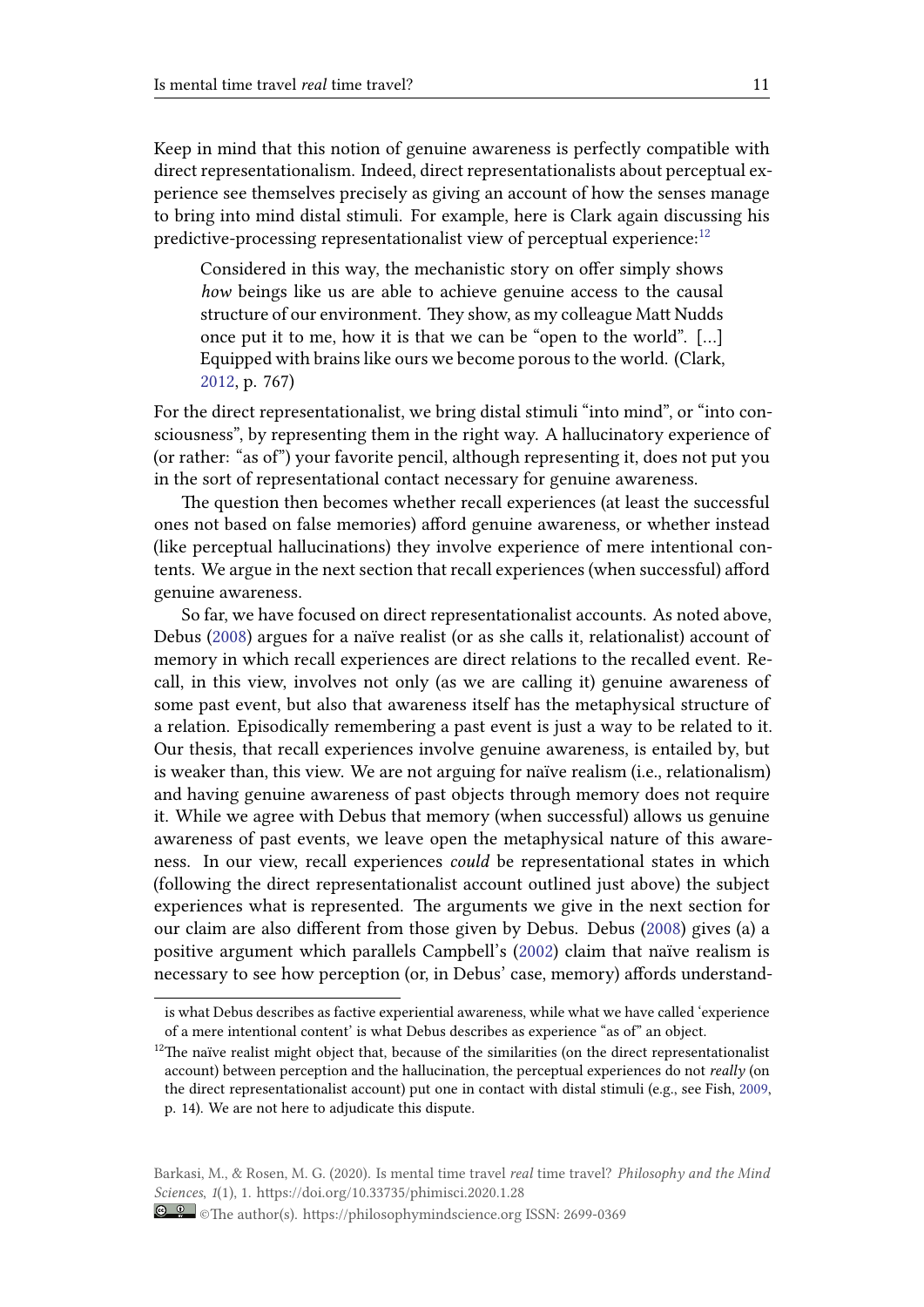ing and knowledge of demonstrative claims, and (b) various replies to the typical objections made to naïve realism. Our arguments, for the weaker claim that recall experience involves genuine awareness, will instead focus on the causal structure of memory.

If we are right that successful recall experiences involve genuine awareness of past-perceived events, why does this amount to MTT in a way that goes beyond mere metaphor? The main idea is that genuine awareness of a past-perceived event would entail that that past event is "brought into consciousness" (as we might put it), or (alternatively put) that our state of recall extends back into the past to include that event. To borrow some evocative language from the naïve realists, when you make experiential contact with the world, the world itself "shape[s] the contours" of your experience (Martin, 2004, p. 64); there is "an incursion or intrusion of the objective within the nonobjective – of 'brute' nonconscious matter within conscious life" (Hellie, 2014, p. 247). As Debus (2008, p. 418) says, your "point of view extends over" the part of the world of which you are conscious. This metaphorical talk of "bringing" a past [event](#page-24-7) "into consciousness", or a mental state "extending" over the past event can be cashed out in terms of constitution. It is often assumed within phil[osoph](#page-24-12)y of mind that exper[ience](#page-24-2)s are constituted (at least in part) by the things of which they make us aware.<sup>13</sup> Specifically: what it is like for you to have an experience *just is* (at least in part) what the experienced thing is like. For example, if you were asked what it is like to visually experience a pencil, all you could really do is describe the pencil you see. [S](#page-11-0)o, what an experience makes you aware of becomes a *constitutive part* of the experience.

This term 'constitutive part' raises some subtle issues. As noted by Fish (2009, pp. 10–11), the idea that what we experience is a constitutive part of our experiences has been endorsed by both direct representationalists like Dretske (2003), Tye (1995), and Lycan (2001), as well as by naïve realists like Fish himself (2009) and Martin (2004). When naïve realists (including Debus) make this claim, [they](#page-24-6) are claiming that the experience is a state of a type which necessarily involves the object or event experienced. When direct representationalists make the [claim](#page-24-10), they [of co](#page-26-1)urse need to [allow](#page-24-13) that any given experience is of a type whic[h can](#page-24-6) be instanced [even](#page-24-7) without the object or event that is being represented.<sup>14</sup> Hence the constitution claim, on their view, should be taken as a claim about experience *tokens*, not *types*. Say you successfully perceive, or successfully remember perceiving, some distal object or event. While the distal object or event is not [ne](#page-11-1)cessary for having another experience of the same type, and hence is not a constituent part of the *experience type*, it is a constituent part of the particular *token instance* of that type which you enjoy as you perceive it.

<sup>&</sup>lt;sup>13</sup>When you add in the qualifier 'at least in part' (as we have done here), the claim should be amenable even to qualia theorists who think there are some properties of experience not identifiable with properties of what is experienced.

<span id="page-11-1"></span><span id="page-11-0"></span> $14$ In contrast, since naïve realists are mostly all disjunctivists, the issue of hallucination doesn't arise from them. They say that when I have an experience of an object, that experience *type* includes that particular object as a constituent part. Since the experience is of a type that constitutively involves the object perceived, that experience type can't be reproduced in a hallucination.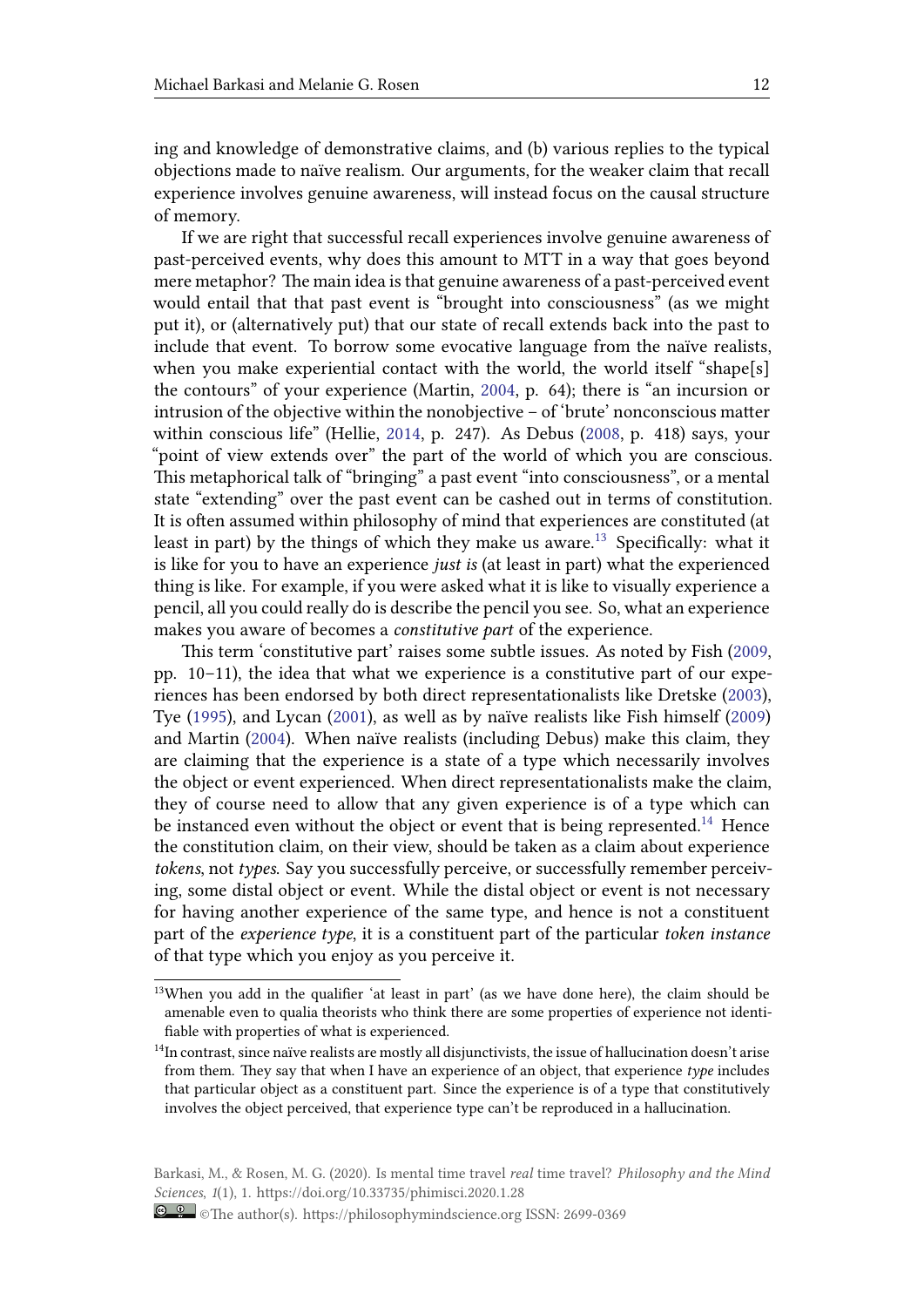To summarize: if recall experiences afford genuine awareness of past events instead of simply presenting those past events as mere intentional contents, then they put us in contact with the past itself. The recalled event itself literally shows up within our experience, as a constituent part. While this does not amount to literal *travel* through time, it certainly makes talk of MTT more than mere metaphor.<sup>15</sup>

# **4 Do[es](#page-12-0) episodic cognition enable genuine awareness of the past?**

We noted above that direct realism about recall experiences actually leaves open two possibilities: successful recall experiences could afford genuine awareness of what is recalled, or instead their contents could be merely intentional. The aim of this section is to argue for the first possibility, assuming direct realism. If a naïve realist account of memory like Debus' is true, then successful recall experiences (i.e., ones which involve recalling actual past-perceived events) will necessarily involve genuine awareness of the recalled events. Experiences with merely intentional content are only possible for direct representationalists because, for them, awareness is mediated by representations. It is possible to represent something that is not really there, or with which you are not really in contact, and so it is possible to have an experience that does not put you into contact with anything. Since the naïve realist denies that awareness is mediated by representations, you are aware of something only if there exists some actual distal object or event of which you are aware. So, if a naïve realist account of (successful) recall experiences is correct, it follows immediately that episodic cognition enables genuine awareness of the past. Hence, any arguments for a naïve realist account are arguments for the claim that episodic cognition enables genuine awareness of the past.

Debus (2008) is one of the few theorists who have defended a naïve realist account of recall experiences.<sup>16</sup> She also argues (2014) that a similar account will not work for the experiences involved in future prospection. Her reasoning is straightforward: s[ince f](#page-24-2)uture events are not yet actual, it is not possible to be genuinely aware of them. A similar, [p](#page-12-1)arallel worry ca[n be](#page-24-0) raised for naïve realism about episodic memory: you might think past events no longer exist, and if not, you could not be conscious of them in a recall experience (Michaelian, 2016b; Moran, 2019; Sant'Anna & Michaelian, 2019). Note that the same problem will arise for the proposal that recall experiences involve genuine awareness of the past, even if

<sup>&</sup>lt;sup>15</sup>We want to thank a reviewer for pressing us to clarify our claim that recall ex[perience](#page-25-1)s involve [MT](#page-25-14)T in some non-metaphorical se[nse. A](#page-25-8)s they helpfully summarized our view, "the subject just 'reaches out' to the past mentally, from the here and now in which she remains mentally anchored".

<span id="page-12-0"></span> $^{16}$ Debus, in her (2014) account, does not notice that her account entails a sense in which episodic memory is more than mere metaphor. She takes the MTT talk to be purely metaphorical.

<span id="page-12-1"></span>Barkasi, M., & R[osen,](#page-24-0) M. G. (2020). Is mental time travel *real* time travel? *Philosophy and the Mind Sciences*, *1*(1), 1. https://doi.org/10.33735/phimisci.2020.1.28

<sup>©</sup>The author(s). https://philosophymindscience.org ISSN: 2699-0369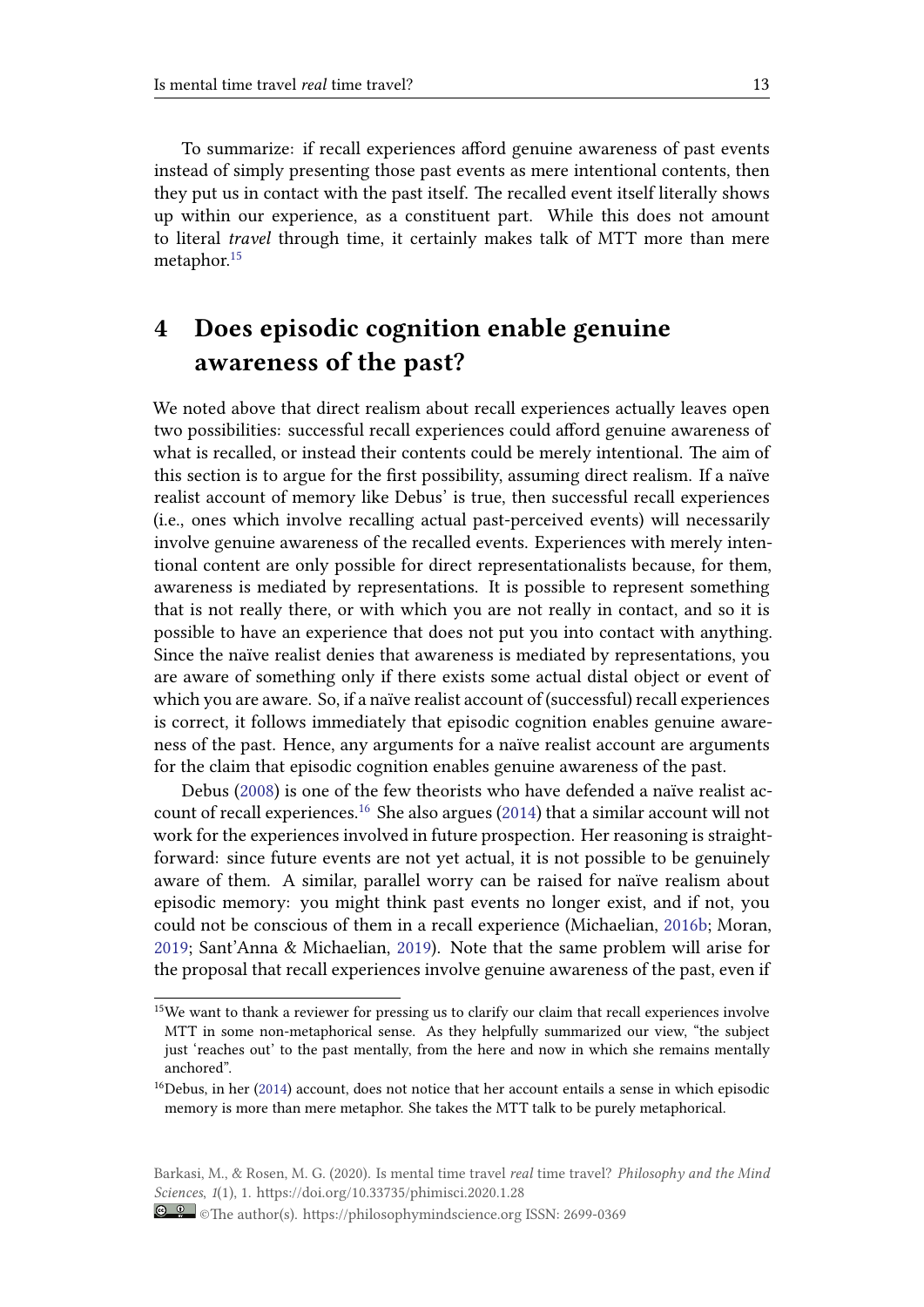it is developed within the direct representationalist framework. If past events do not exist, then we cannot be genuinely aware of them, as that awareness entails their constitutive involvement in the (at least token) experience.

We want to set aside both naïve realism and this metaphysical problem. Since naïve realism is highly controversial (and not necessary for our thesis), it is more interesting to ask whether arguments for our thesis can be given independently of arguments for naïve realism. The metaphysical problem rests on deep questions about whether past objects and events really exist, questions which are outside the scope of this paper.<sup>17</sup> While a final, definitive analysis of the issue will, of course, require some discussion of these metaphysical issues, we are instead more interested in pressing the discussion from the standpoint of empirical psychology and neuroscience. The i[nt](#page-13-0)eresting question, as we see it, is whether there is a case to be made, on the basis of the psychological facts, for or against the claim that recall experiences involve genuine awareness of the past.

At first blush, there is a case to be made for the claim that recall experiences involve genuine awareness of the past. To start, consider the cases of perception and perceptual hallucination and what makes perception (but not hallucination) a case of genuine awareness. Roughly, perception and hallucination are distinguished by the involvement of causal-informational links in the former. The reason a hallucinatory experience of your favorite pencil is merely "as of" that pencil and fails to make you genuinely aware of it is that your sensory systems are not interacting with it. There is no concurrent causal connection or information-carrying link between the pencil and your (hallucinatory) experience as there is when you perceive it. In perception your sensory systems interact with your favorite pencil in a way that couples your experience to it (Chisholm, 1957, p. 149): what it is like for you as you perceive it depends on what it is like at present, as you interact with it through your sensory systems.

Now, it is plausible that this sensory interacti[on is w](#page-23-9)hat distinguishes perceptual experiences with mere intentional content (i.e., hallucinations) from successful perceptual experiences that afford genuine awareness of the distal world. If a perceptual experience of an object is generated via sensory interaction with that object so that the experience is coupled to the object, then it yields genuine awareness.<sup>18</sup> The recall experiences of episodic memory are not perceptual experiences, but they still satisfy this condition. They are (at least when successful) generated by an information-carrying sensory interaction with the recalled event via memory [tra](#page-13-1)ces. For example, what it is like for you as you recall eating breakfast this morning depends on what that event was in fact like as you interacted with the meal through your sensory systems.

<span id="page-13-1"></span>Barkasi, M., & Rosen, M. G. (2020). Is mental time travel *real* time travel? *Philosophy and the Mind Sciences*, *1*(1), 1. https://doi.org/10.33735/phimisci.2020.1.28

<sup>&</sup>lt;sup>17</sup>Michaelian (2016b, p. 63), Sant'Anna and Michaelian (2019, p. 191), and Moran (2019) say that the view that past or future objects really exist (eternalism) is highly unintuitive, but at least one author of this paper disagrees.

<span id="page-13-0"></span> $18$ The qualifier that the experience is of the object is important. We are not suggesting that a causal link or coup[ling is](#page-25-1) sufficient for an experience to be of [an ob](#page-25-8)ject, only that *if* an e[xperi](#page-25-14)ence is of an object *and* is causally coupled to that object, *then* it affords genuine awareness.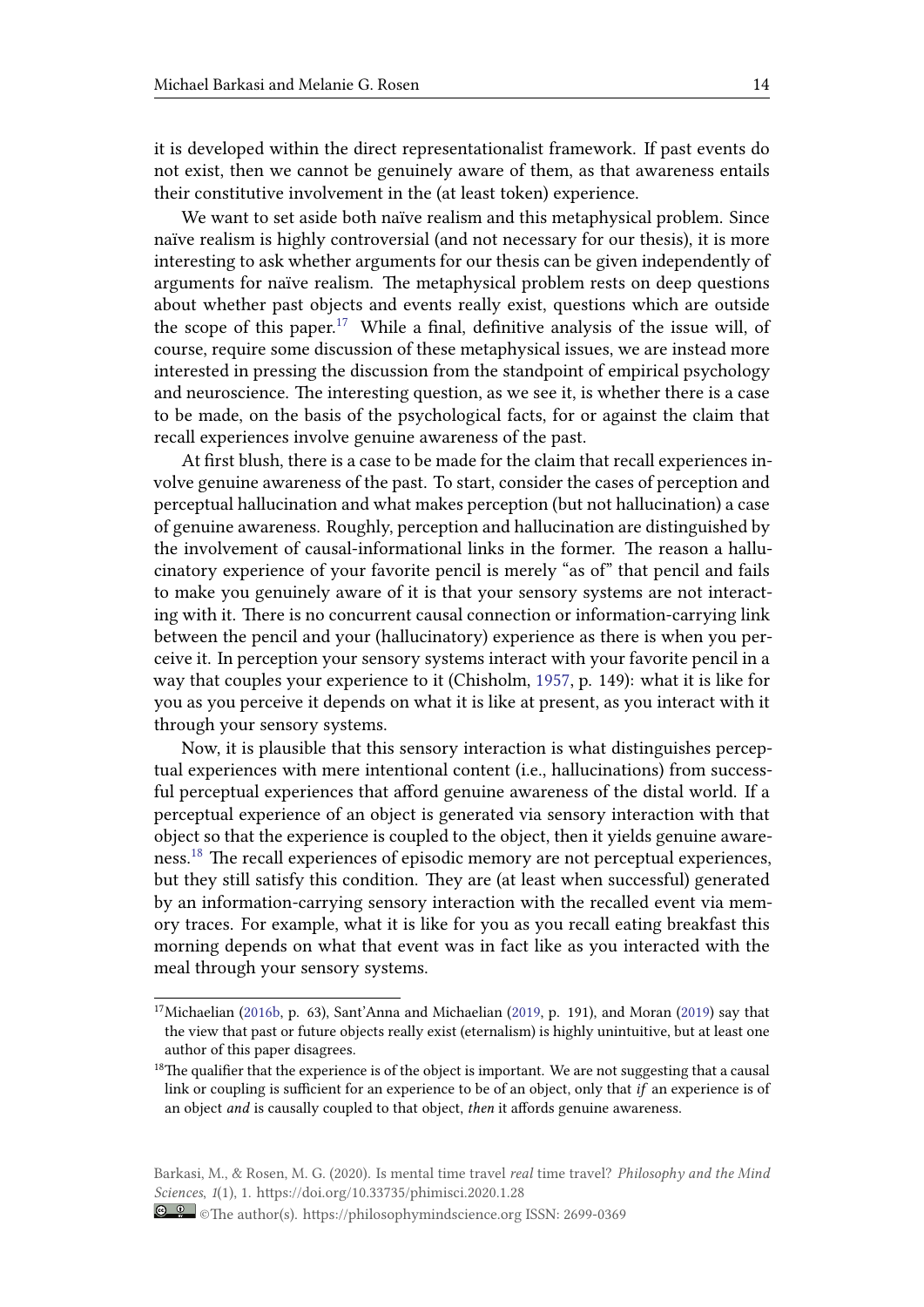The causal theory of memory accepts as a basic premise that episodic memory involves this causal-informational link to the recalled events (e.g. Martin & Deutscher, 1966; Bernecker, 2008). It also is supported by the neurobiology of memory (Debus, 2008, p. 411). During an initial sensory interaction, reciprocating patterns of neural activity cycle through sensory cortex and other related neural circuits. [These p](#page-24-14)atterns of a[ctivit](#page-23-7)y tune synaptic connections between neurons via synaptic plas[ticity](#page-24-2). This tuning primes the circuit to repeat the patterns when and if they are later partially reformed by other neural input, whether that input is stimulus-driven or top-down from extraperceptual processing (Feldman, 2012; Jackson, 2013; Zylberberg & Strowbridge, 2017). This priming facilitates episodic memory: episodic memories are recalled when partial inputs prompt the completion of activity patterns from previous sensory interactions (Brogaard & G[atzia](#page-24-15), 2017, p. [9\). Th](#page-24-16)e distributed effect of the [syna](#page-26-2)ptic tuning from the original pattern (which primes the circuit to repeat it) is the memory trace which is so often discussed in theorizing about memory (Liu, Ramirez, Redondo, & Tonegawa, [2014](#page-23-10), p. 59).

We can summarize the argument for genuine awareness of the past in episodic memory as follows:

- **[P1.](#page-24-17)** Recall experiences of the past depend on the neural patterns reactivated in the recall.
- **P2.** These neural activity patterns depend on the synaptic tuning which primed the neural circuit to repeat them.
- **P3.** This synaptic tuning depends on the original pattern of activity which shaped it.
- **P4.** That original pattern of activity was due to a particular past sensory interaction with particular objects in a particular event.
- **Conclusion 1:** Recall experiences of the past depend on these particular objects and events and what those objects and events were like.
- **P5.** If a recall experience of the past is of a past-perceived event and causally depends on that event and what it was like, then that experience involves genuine awareness of the event itself.<sup>19</sup>

<span id="page-14-0"></span><sup>19</sup>It might be objected that just because what it is like to recall the past *depends on* a particular event does not mean that what it is like to recall the past *just is* what that event was like. This is correct. But P5 is not meant as a conceptual truth. P5 is [m](#page-14-0)otivated by noticing that it is the dependence of perceptual experiences on the perceived object itself, via a causal-informational link, which seems to make the difference between them and hallucination. So long as the dependence of a recall experience on its past target is sufficiently like the dependence of a perceptual experience on its target, we can infer that both recall experiences and perceptual experiences involve the same kind of awareness: genuine awareness. Note that this is not a move from causal dependence to the claim that experience is a simple, nonrepresentational relation to its object. Rather, the premise

<sup>©</sup>The author(s). https://philosophymindscience.org ISSN: 2699-0369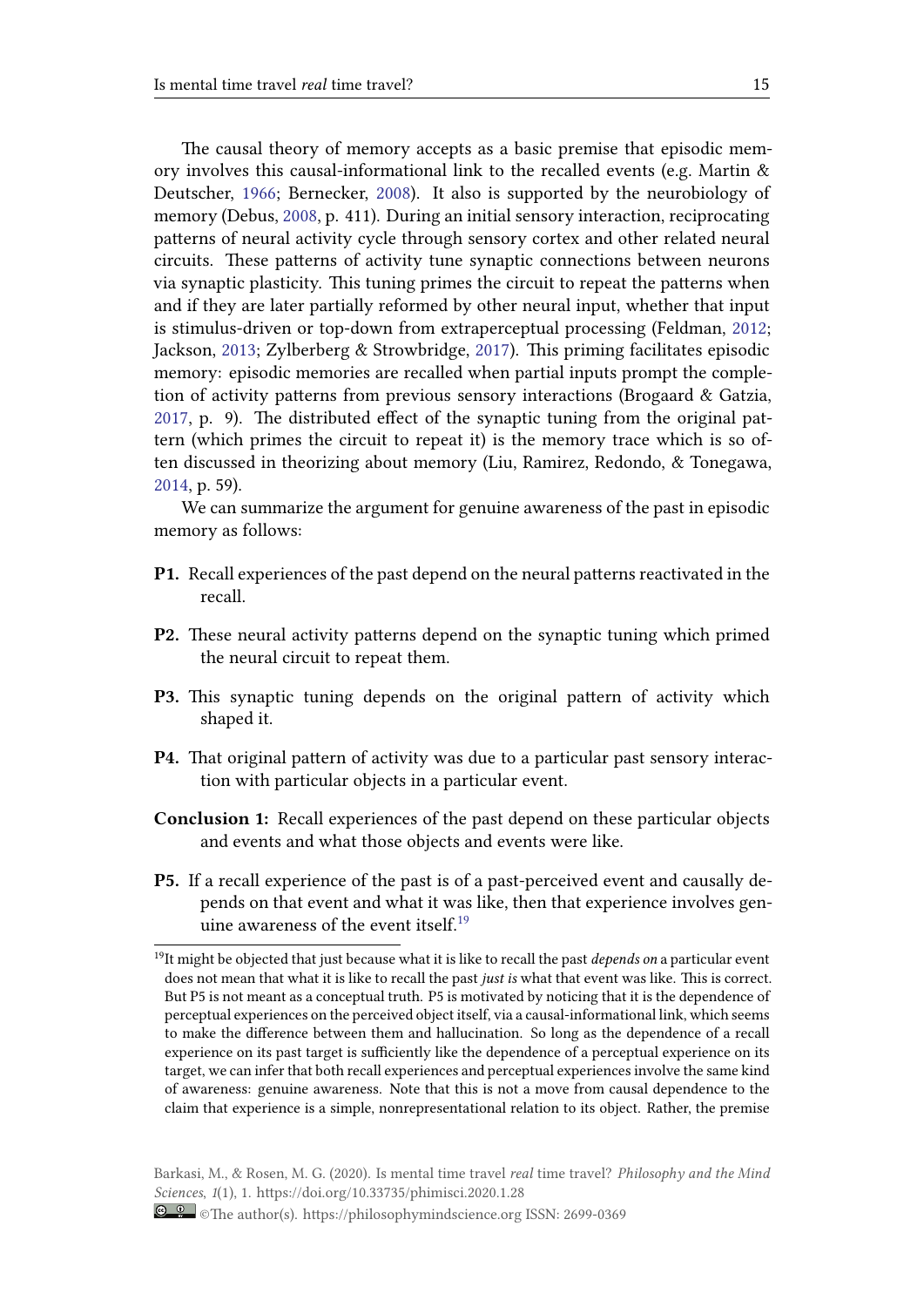**P6.** Recall experiences of the past are of past-perceived events.

**Conclusion 2:** The recall experiences of the past that occur in episodic memory involve genuine awareness of the remembered events themselves.

Note that this argument runs independently of whether we assume direct representationalism or naïve realism. P1-4 capture the neurobiological facts underlying past recall, while P5 gives a sufficient condition for genuine awareness which both direct representationalists and naïve realists can accept. P6 is just direct realism about recall experiences.

It is important to reiterate that P1-4 assume successful recall. Many times, when we recall episodic memories, the resulting recall, or perhaps the whole memory trace itself, is distorted to the point of fabrication. Similar to how we can hallucinate and seem to perceive what is not there, we can misremember and seem to remember what did not happen. In that case, it is clear that our defective recall experience of the past does not depend on the particular items being remembered. In these cases, the recall experience's content is merely intentional and does not afford genuine awareness of any past event.<sup>20</sup> Presumably, in these cases the causalinformation link discussed in P1-4 will itself be defective. So nothing about this argument, or our position, entails that episodic recall is *always* accurate or always affords genuine awareness of the past. Ju[st a](#page-15-0)s perceptual experiences, such as hallucinations, can fail to afford genuine awareness of distal sensory stimuli, episodic recall will likewise fail to afford genuine awareness of recalled events when things go wrong.

As we noted above, we are restricting our claim to recall experiences, not all experiences generated by the episodic cognition system. This is because you cannot run a similar argument for future prospection. There is no analogous causalinformational link to the future (Sant'Anna & Michaelian, 2019, p. 193). Presumably, prospection experiences have only merely intentional content. They do not afford us genuine awareness of the future, i.e. they do not put us into experiential contact with the future. So, if this argument is successful, t[hen th](#page-25-8)ere is an asymmetry between past recall and future prospection: one puts us in experiential contact with times outside the present while the other does not. Debus (2014) notices this potential asymmetry, although she takes the further step of inferring that because past recall but not future prospection involves experiential contact with events outside the present, the two are different kinds of mental states. [Sim](#page-24-0)ilarly, Perrin (2016, pp. 50–51) lands on a direct representationalist account of recall experiences

<span id="page-15-0"></span>Barkasi, M., & Rosen, M. G. (2020). Is mental time travel *real* time travel? *Philosophy and the Mind Sciences*, *1*(1), 1. https://doi.org/10.33735/phimisci.2020.1.28

moves from the causal dependence of the memory on the remembered event *and the memory being an experience of that event* to the memory being a certain kind of experience: the kind that [affor](#page-25-15)ds genuine awareness of its object. Memory as genuine awareness of the past does not entail naïve realism (relationalism).

 $^{20}$ At least, this is what a direct representationalist about memory would say. The naïve realist will have to give a disjunctive account which treats these unsuccessful cases of memory as fundamentally different from the successful cases.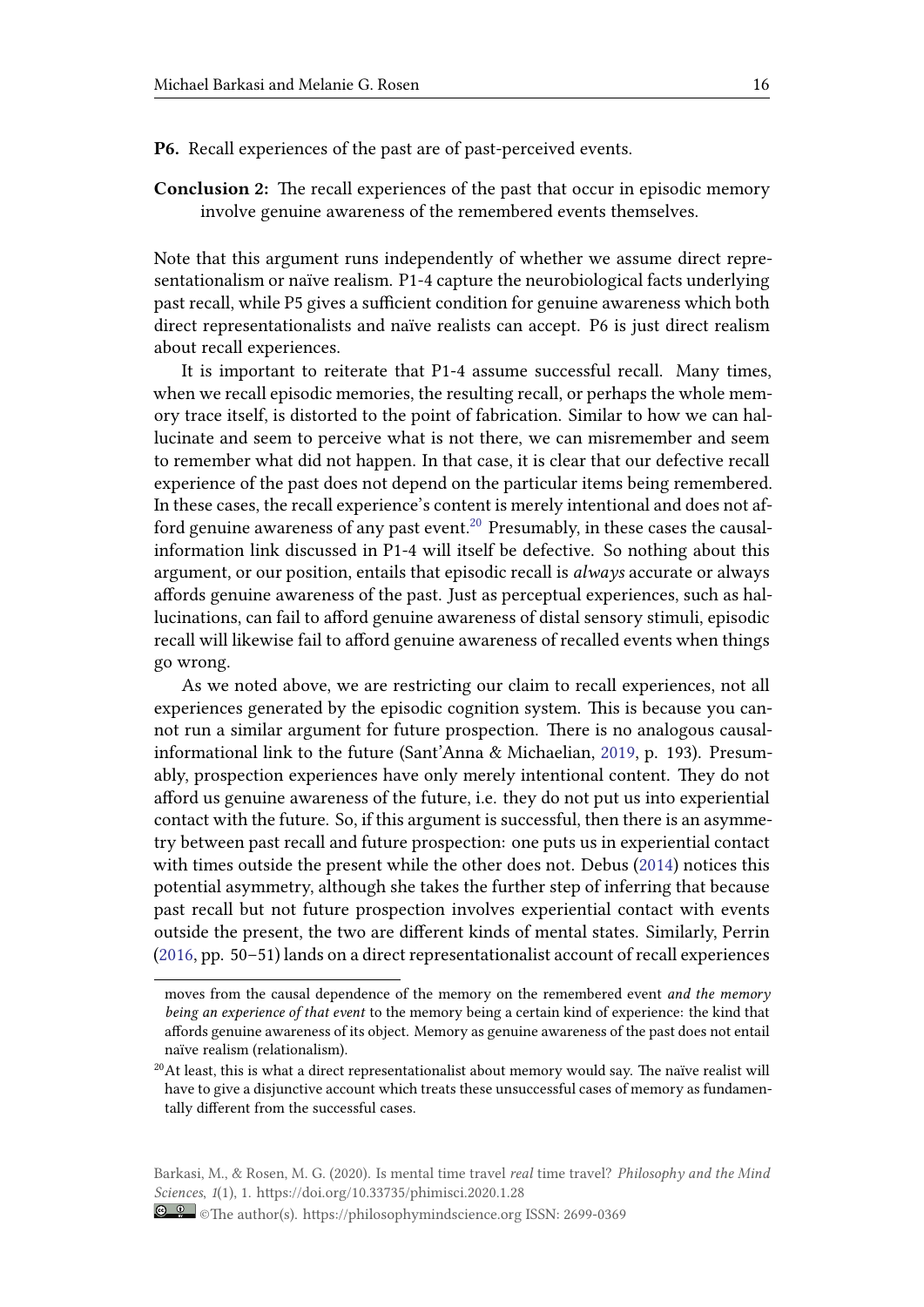as involving (as we are calling it) genuine awareness of the past while prospection experiences involve awareness of the future only in the sense of having future events as mere intentional contents.<sup>21</sup> From this asymmetry (as well as others), he argues that past recall and future prospection are facilitated by different cognitive processes. We do not think this inference follows. The above argument is not intended to support any claims abou[t p](#page-16-0)ast recall and future prospection being different *kinds* of states or being facilitated by different *kinds* of cognitive processes. Consider successful perception and hallucination. According to direct representationalism, the former involves genuine awareness while the latter only involves experiences with merely intentional contents. But according to direct representationalism, the two are not different kinds of states nor supported by different systems. Since our argument and conclusion are consistent with direct representationalism about recall experiences, disjunctivism is not implied.

It is worth noting that even normal perception involves some MTT, i.e. some genuine awareness of objects outside the present. Both perception and memory are delayed in terms of the occurrence of the relevant event and the experience of that event. We never perceive, visually or otherwise, events contemporaneously as they happen, since processing takes time.<sup>22</sup> Perceptual experiences present the past – how far into the past depends on how spatially distal the object is from the perceiver and how long it takes to process the information received via the senses. The light from stars can take billion[s o](#page-16-1)f years to reach us, and we perceive milliseconds into the past when we look at objects nearby. Temporal delay is not simply an incidental feature of perception but also necessary for some attributes of our experience. For example, the short delay between a sound being received by the two ears when they are not equidistant from the source partly accounts for our ability to detect the direction from which the sound emanated (Mather, 2016). If temporal delay is a constant and necessary feature of perception, the temporal delay of memory itself is not a distinguishing feature, although the cause of the delay is distinct, i.e. storing and retrieving for memory vs. the travel and proc[essing](#page-25-16) of stimulus for perception.<sup>23</sup>

We have argued that there is a plausible case to be made for memory as genuine awareness of past events. However, issues for this view arise under particular theories of memory, espec[ia](#page-16-2)lly those that take memory to involve reconstruction. Despite this, we argue that there is still room for our thesis under these views.

<sup>&</sup>lt;sup>21</sup>Like Perrin, Martin (2001) lands on a direct representationalist account of recall experiences as involving genuine awareness of the past, although he does not give an argument like the one developed here. So, Debus (2008), Martin (2001), and Perrin (2016) endorse accounts on which episodic recall experiences afford genuine awareness of the past.

<span id="page-16-0"></span> $22$ Predictive processin[g add](#page-24-3)s further complexity to this account. We discuss this alternative in section 6.

<span id="page-16-1"></span> $^{23}$ It is possible that neither m[emory](#page-24-2) nor perc[eptio](#page-24-3)n should be v[iewed](#page-25-15) in the way proposed. However, this goes beyond the goals of this paper. We simply mean to argue that successful memory can be considered as affording genuine awareness to the extent that successful perception can.

<span id="page-16-2"></span>Barkasi, M., & Rosen, M. G. (2020). Is mental time travel *real* time travel? *Philosophy and the Mind Sciences*, *1*(1), 1. https://doi.org/10.33735/phimisci.2020.1.28

<sup>©</sup>The author(s). https://philosophymindscience.org ISSN: 2699-0369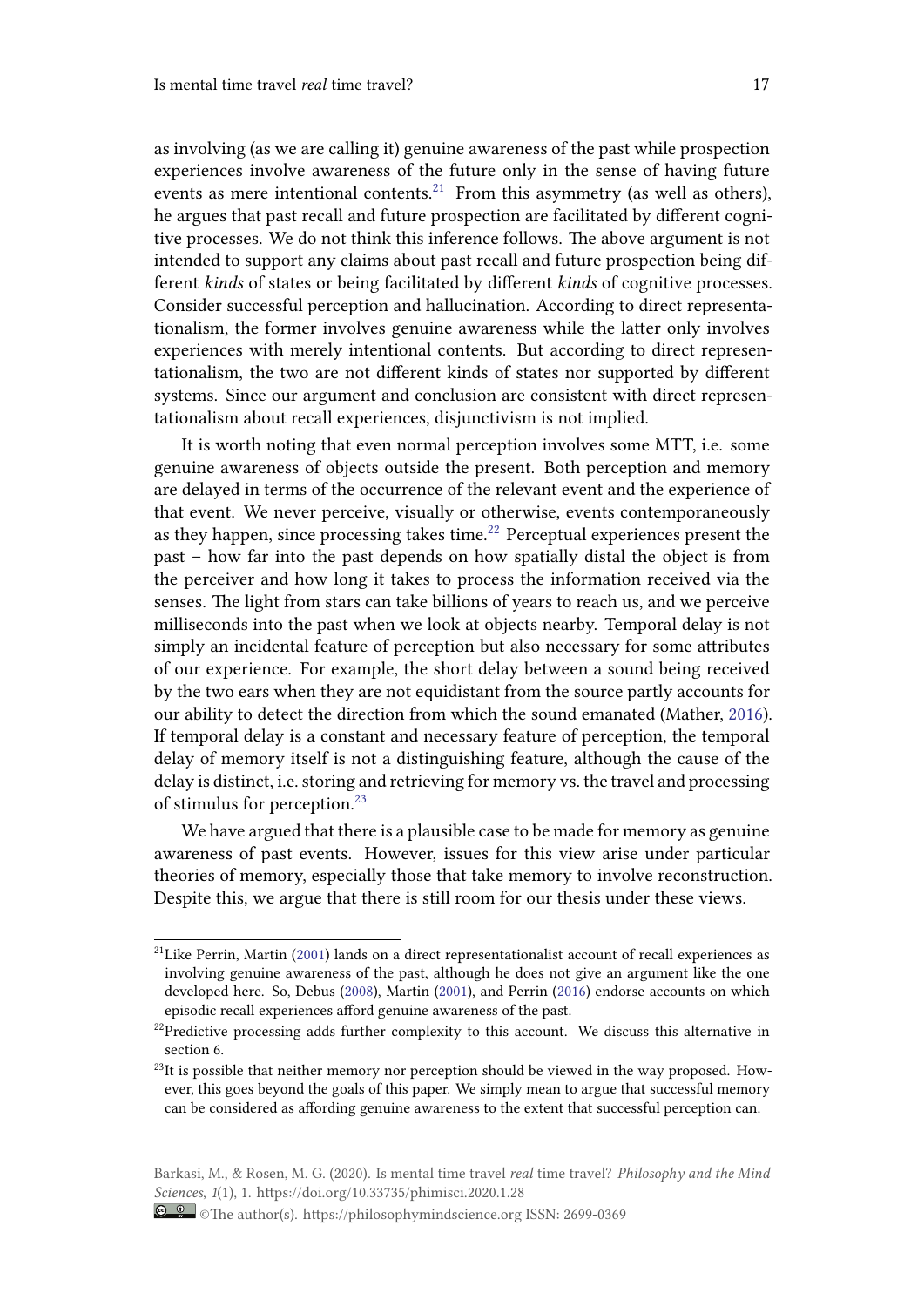## **5 Constructivist views of episodic memory**

Modern theories claiming that memory is a reconstruction rather than a replaying of past events pose a prima facie challenge to our interpretation of episodic memory. According to some theorists, memory does not even require a causal link to past events. If correct, would past recall still count as genuine awareness of past events? We argue that even these theories of memory which appear most contradictory to our view are in fact consistent with it.

What exactly is episodic memory? It can be contrasted with what is known as 'procedural memory' in psychology (Anderson, 1976; Tulving, 1983; Winograd, 1972) or 'know how' in philosophy (Ryle, 1945), which involves skills or abilities. Memory for facts is known as 'propositional' or 'semantic memory' (Quillian, 1968; Tulving, 1972). Procedural and semantic memory [are, fo](#page-23-11)r a good [reaso](#page-25-0)n, sidelined [in th](#page-26-3)is discussion since they do not give [the re](#page-25-17)memberer access to the past qua their own experienced past, and are ahistorical. The context in which these [mem](#page-25-18)ories we[re exp](#page-25-19)erienced is not maintained as part of the memory. If this context is carried over, then there is a separate, episodic memory. For example, remembering where you were when you learned about the toxicity of vitamin A in a polar bear liver involves both episodic and semantic memories. For this reason, we are concerned with recollective, episodic or autobiographical memory, which involves remembering personal events from a first person perspective (Brewer, 1986).

Historically, normally working episodic memory has been described as giving us access to the past through the preservation of sense impressions (Hume, 1739/2000) or internal representations that are later reactiva[ted \(M](#page-23-12)artin & Deutscher, 1966). However, the view that memory simply replays past experiences has been largely rejected. Memory is not simply stored information which i[s then later](#page-24-18) retrieved (Martin, 2001). Rather, according to constructivists, memory invol[ves c](#page-24-14)onstructing "plausible representations of past events" (Robins, 2019, p. 2136) instead of simply replaying stored representations of those events (see Michaelian, 2011; De Brigard, 20[14\). Th](#page-24-3)is constructive nature is evinced by how memory often involves the entwining of multiple events and is "blended, [not](#page-25-20) laid down independently once and for all, and […] reconstructed rather than reproduced[" \(Su](#page-25-21)tton, 1998, p. [2\). M](#page-24-1)emory rebuilds past representations on each recall (Michaelian, 2016a). Forgotten sections are filled in with memories of separate events or confabulated, for example, by inference making or imagination.

De Brigard (2014) like[wise a](#page-25-22)rgues that memory is a process in which mental representations are opti[mised u](#page-25-23)nder probabilistic constraints. This brings together both encoded data of previous experiences and, with the same optimisation algorithms, fills the [gaps](#page-24-1) where previous experience has not been encoded with information about what probably happened. Sometimes, this information is an optimal construction, but when there is deviation from optimality, this is what we consider to be a misrepresentation or false memory. Sutton (2003) notes that despite this turn from defining memories as accurate representation, this reconstruction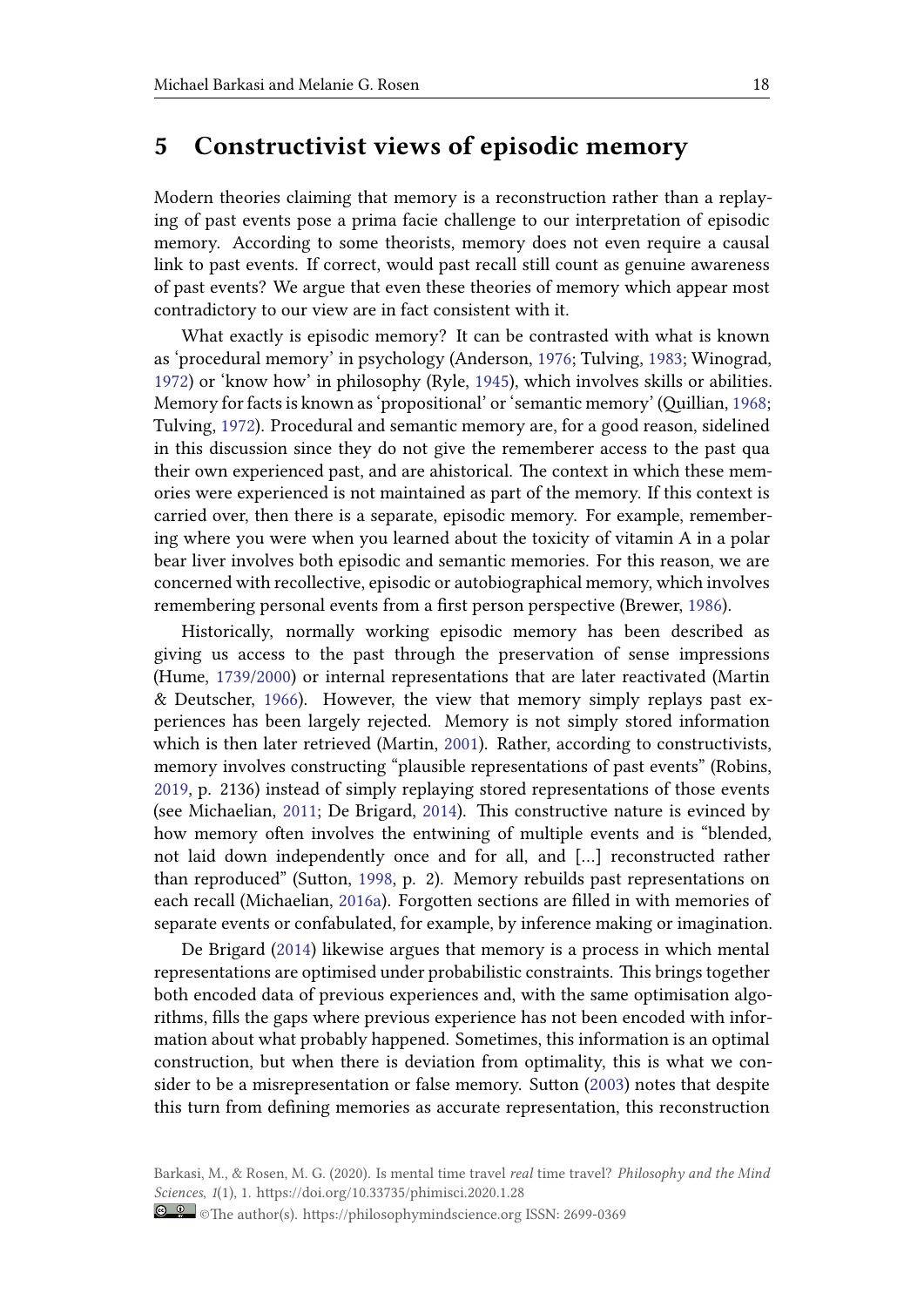process does not necessarily render memories *false*, and at the same time, it does not entail that no memories can be classified as false. Rather, all memories, both veridical and false, are constructed, and assessing memories as the former or the latter requires greater nuance. Constructivists point out that reconstruction is necessary because we never remember an event in its entirety, and yet our memory is not usually experienced as being gappy.

One clear example of how memory can be both veridical and at the same time reconstructed differently from the initial experience is when the perspective switches, so that the event is viewed from a different angle (Rice & Rubin, 2009). This *observer perspective* is commonly from a bird's eye view. The original *field perspective* is not represented accurately, which can be immediately determined since that particular angle of perception would be physically impossible, b[ut the](#page-25-25) events portrayed in the memory are often sufficiently accurate to be considered a true memory. Although this is only one example, under this view, reinterpretation is the norm, not the exception.

Some theorists even deny that the *purpose* of memory is to give us knowledge of past events. Another alternative is that memory is about life coherence. It enables us to "produce a coherent life history" (Schechtman, 1994, p. 13). In this view, memory is a narrative that provides the important purpose of informing us of who we are as individuals. This not only incidentally but *necessarily* involves biases and reconstructions.

While the aforementioned views describe remembering [as inv](#page-25-26)olving reinterpretation of encoded data or stored memory traces, which can be more or less accurate, others reject the view that such traces are a necessary element of veridical memory altogether. Michaelian (2016a, 2016b) rejects "causalist" theories according to which a causal connection with the event remembered is essential for an experience to be classified as successful remembering. Instead, three conditions need to be met: accuracy, reliability a[nd int](#page-25-23)[ernality](#page-25-1). Internality is what distinguishes remembering from *relearning*, in which information that has been forgotten is relearned from an external source. This is not to say that causal factors, retention and access of information are *never* the cause of any token memory, but rather they are not the *criterion*. Michaelian (2016a, p. 10) says "simulationism is compatible with the view that remembering often does involve retention: the simulationist's claim is that remembering does not necessarily involve retention, not that it necessarily does not involve retention". [We co](#page-25-23)uld, for example, have a genuine accurate memory that is generated by some other process, such as inference making, that lacks *any* direct causal memory trace. So long as the process is reliable, comes to an accurate interpretation of events and is internal, it is memory irrespective of the process of memory generation.

Here, we do not aim to espouse the various strengths and weaknesses of these competing views, but rather analyse whether our thesis is consistent with them. Anti-causalist views will be the most challenging, however, we believe it can be done.

Barkasi, M., & Rosen, M. G. (2020). Is mental time travel *real* time travel? *Philosophy and the Mind Sciences*, *1*(1), 1. https://doi.org/10.33735/phimisci.2020.1.28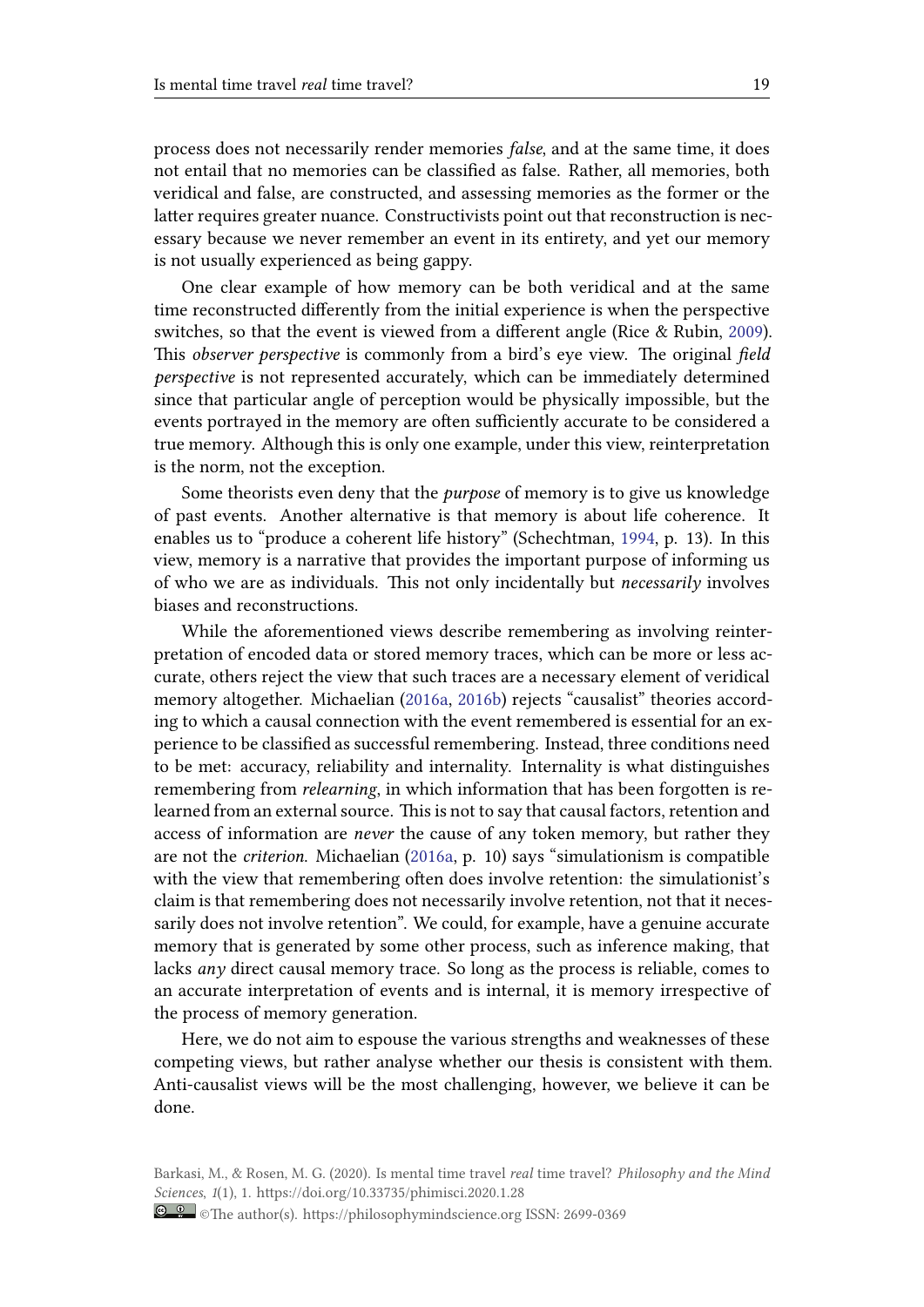# **6 The constructivist challenge to a genuine awareness account of memory**

Constructivist and anti-causalist views threaten to undercut our central premise that there is causal or informational dependence between a recall experience and the remembered event (Sant'Anna & Michaelian, 2019, pp. 195–196). The constructivist would suggest that any given memory depends on a blending of cognitive features rather than simply such informational dependence. In the more extreme case of the anti-causalist, the dependence on ne[ural p](#page-25-8)atterns that occurred during the original experience is removed altogether, rejecting P3 of our argument, the premise that synaptic tuning of the relevant memory depends on the original pattern of activity which shaped it. If recall experiences are blended, or worse, if they need not have causally originated *at all* in the remembered event, can they afford genuine awareness of the past?

First, let us start with the more radical anti-causalist position. Anti-causalists like Michaelian do not claim that *no* recall experiences are grounded in a causalinformational link to the recalled event. Their claim is just that such a link is not *necessary* for successful recall. Hence, a *conciliatory approach* is available. In line with our argument from section 4, we allow that the content of causally-detached recall experiences, when they occur, is merely intentional, but still hold that successful recall experiences which do have a causal-informational link afford genuine awareness.

One might worry that this conciliatory approach is unstable.<sup>24</sup> If only some successful recall experiences involve genuine awareness of the past and others do not, what difference does genuine awareness make? Would it not be a simpler theory to deny that any of the cases involve genuine awareness [of](#page-19-0) the past? Our response to this worry is that simple theories are only to be preferred when there is no evidence providing greater support for the more complicated theory. We argue that when taking into account the empirical evidence, it is not plausible to simply claim that genuine awareness plays no role whatsoever. In line with our main argument from section 4, even if anti-causalism is true, some recall experiences still do have causal-informational links to the recalled event and are still dependent on the remembered event, and this dependence makes a difference for token memories. Specifically, this dependence puts us into contact with the recalled event, or "brings it into consciousness".

What about memories which retain some causal link to what is remembered, but still involve distortion and reconstruction? We agree with Martin (2001, p. 282), who notes that "direct contact with the past is still consistent with the idea that there is much fabrication in recall". In support of this view, we highlight the analogy between memory to perception. Since normal, successful percep[tion c](#page-24-3)an itself be constructed or have a tenuous causal connection to the distal stimulus

<sup>&</sup>lt;sup>24</sup>Thank you to a reviewer for this and the following suggestions.

<span id="page-19-0"></span>Barkasi, M., & Rosen, M. G. (2020). Is mental time travel *real* time travel? *Philosophy and the Mind Sciences*, *1*(1), 1. https://doi.org/10.33735/phimisci.2020.1.28

<sup>©</sup>The author(s). https://philosophymindscience.org ISSN: 2699-0369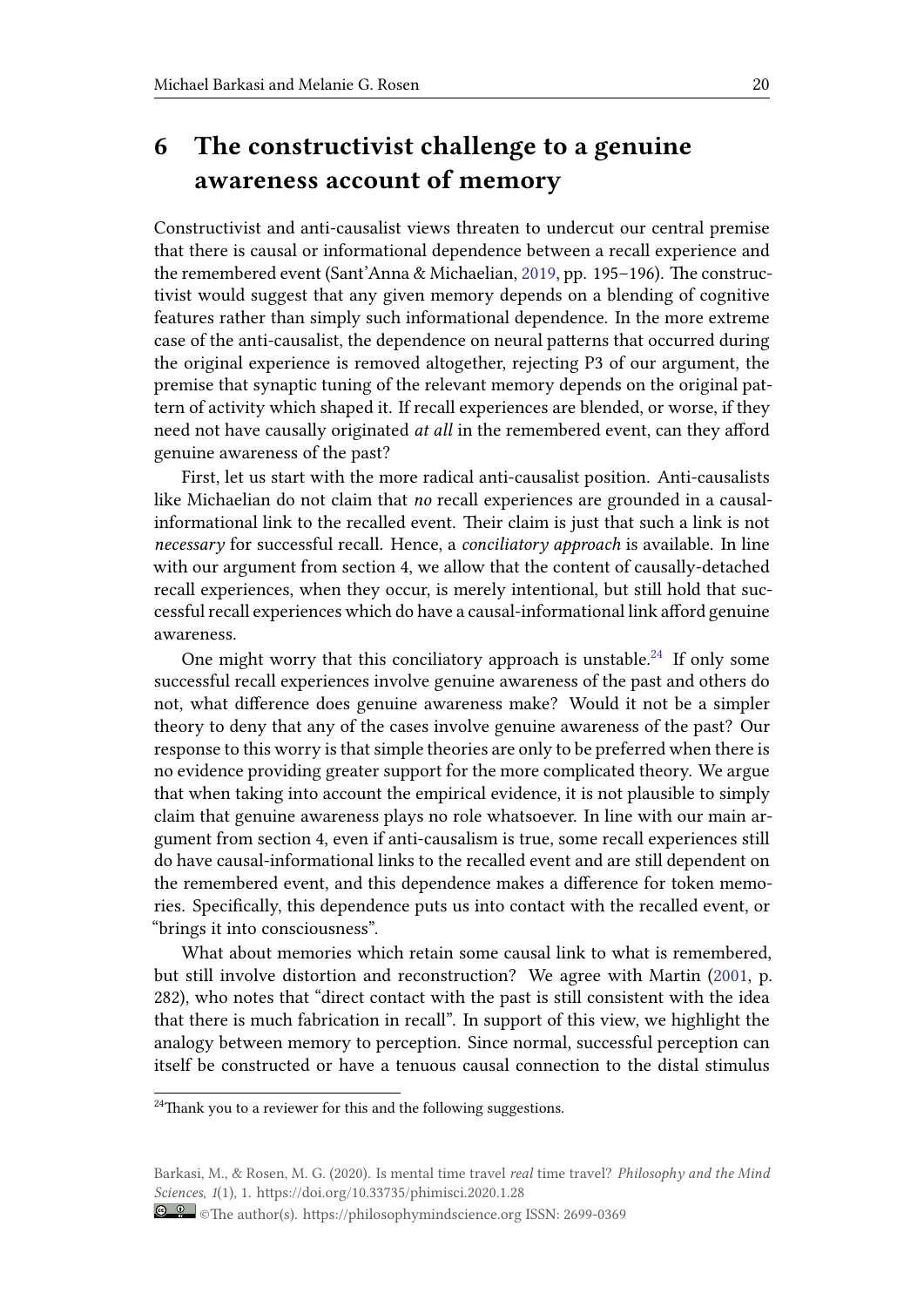but still afford genuine awareness, these features of memory should not be seen to disqualify it as affording genuine awareness. Let us consider this comparison with perception in more detail.

According to Bayesian brain approaches, perception of the world arises from unconscious inference making (Helmholtz, 1924/2005). This view rejects the assumption that perceptual content is extracted from sensory stimulation. Rather, the content of our perceptual experience involves "hypotheses" about events and objects in the world (Gregory, 1980). Perception is a process of inference making based on *priors*<sup>25</sup> under the Bayesian frame[work, and](#page-24-19) these priors become more relied upon when there is more ambiguity in the environment, say, in poor lighting (Kersten & Yuille, 2003). [An in](#page-24-20)fluential solution to how Bayesian principles can be applied [to](#page-20-0) experience is the predictive processing framework of perception, according to which perceptual content is a prediction of sensory input that is updated when it comes into conflict with that input. A key element of perception, on this view, is prediction [erro](#page-24-21)r minimisation (Friston, 2003; Friston & Stephan, 2007; Rao & Ballard, 1999) or free energy minimisation (Friston, 2010), which involves the attempt to minimise the error between predictions about what should be perceived and sensory inputs (Clark, 2013). Crucially, some theorists believe this is *all there is* to p[ercep](#page-25-27)tion (e.g. Hohwy, 2013, 2016). [Metzin](#page-24-22)g[er \(20](#page-24-24)09) similarl[y con](#page-24-23)siders the content of perception to be a transparent unified world model of the present time. Perception, on this view, involves a complex interweaving of "shortterm memory and working memor[y, wit](#page-23-13)h recurrent loops in neural networks, and with the binding of single events into [large](#page-24-25)r [temp](#page-24-26)oral gestalts [\(often](#page-25-28) simply called the psychological moment)" (Metzinger, 2009, p. 35).

According to these views, perceptual experience is distorted and constructed in much the same way as constructivist views of episodic memory. Memory and perception are both constructed in order to [give](#page-25-28) us an informational link to the environment, and these can be assessed for accuracy. If this constructive aspect of perception does not preclude perception from affording genuine awareness (Drayson, 2018), the same applies for episodic memory.

Predictive processing views of perception also invite a second look at anticausalist views of episodic memory. On closer analysis, the anti-causalist view of [episo](#page-24-27)dic memory is not so distinct from the interpretation of predictive processing according to which perceptual content is just prediction constrained by sensations (Friston & Stephan, 2007). This interpretation makes even successful perception itself a kind of "controlled hallucination" (Clark, 2015, p. 14). By describing sensory input as a *constraint to* rather than a *cause of* perception, Michaelian's anticausalist description [of m](#page-24-23)emory is quite analogous. But if this merely constraintbased nature of perception does not preclude it f[rom a](#page-23-14)ffording us genuine awareness of the environment, neither should it preclude successful recall from affording genuine awareness of the past. We can still retain the kind of connection with the real world required for genuine awareness via constraints imposed by the environ-

<sup>&</sup>lt;sup>25</sup>The probability distribution based on previous input.

<span id="page-20-0"></span>Barkasi, M., & Rosen, M. G. (2020). Is mental time travel *real* time travel? *Philosophy and the Mind Sciences*, *1*(1), 1. https://doi.org/10.33735/phimisci.2020.1.28

<sup>©</sup>The author(s). https://philosophymindscience.org ISSN: 2699-0369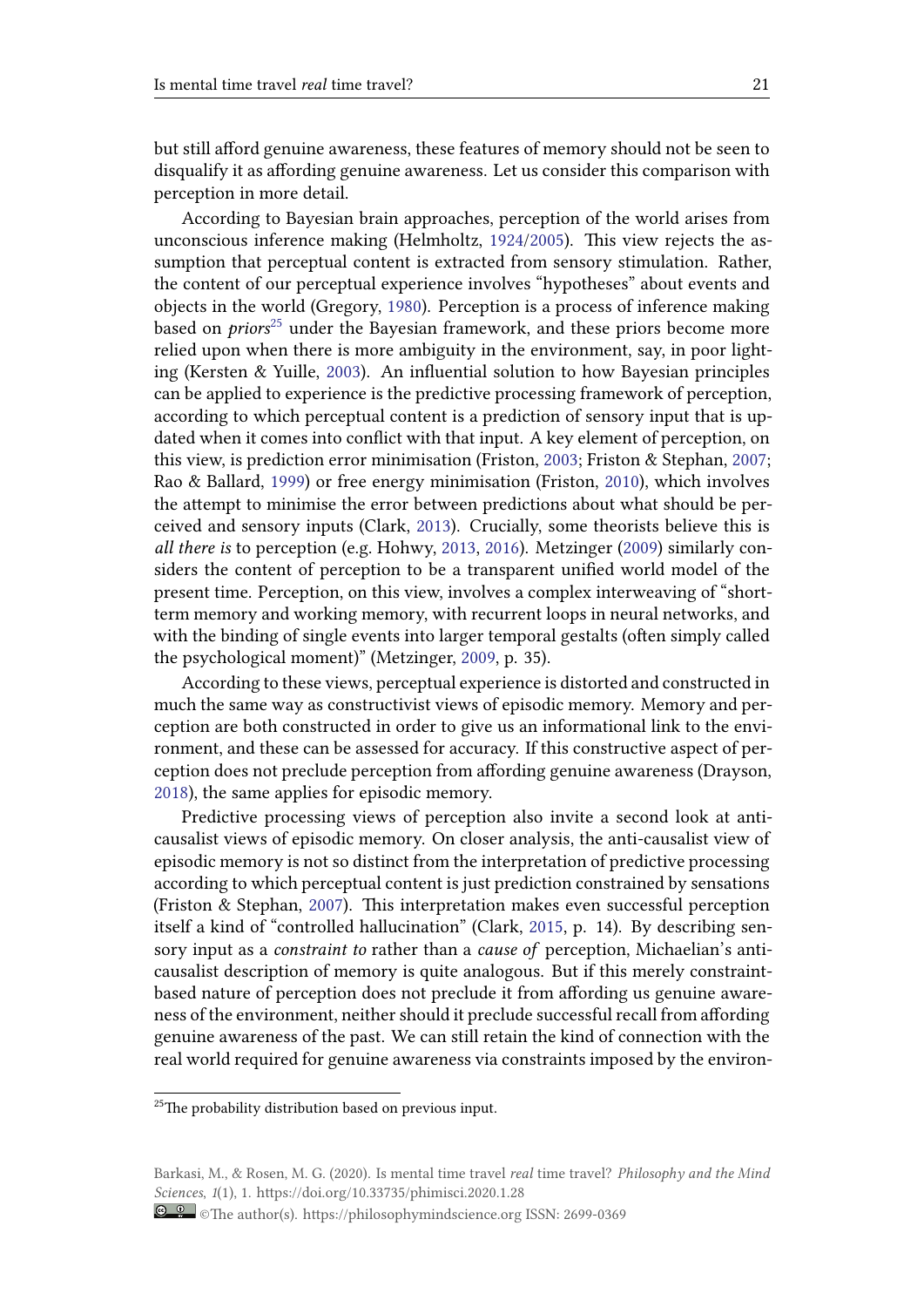ment. So long as the relevant experience, whether perceptual or recall, depends on or is linked to the object or event, it provides genuine awareness of that object or event, even if there is no causal link.

This analogy between the anti-causalist view of memory and perception as "controlled hallucination" may not seem entirely apt. Even if sensory input is merely a *constraint* on the perceptual predictions affording the content of our perceptual experiences, sensory input still provides a sort of causal connection to the world that the anti-causalist claims can be missing from memory. For example, the anti-causalist might have in mind the following sort of case. Say the original memory trace laid down during your perception of an event is lost via forgetting, but later you see video that you took of the event. Watching the video lays down new memory traces that are accurate of your original experience, and subsequent recall experiences of the event are reconstructed by activating these new memory traces.

In reply, we want to suggest that there might be instances of perception which are analogous to even the most extreme causal-disconnection in the memory. As aforementioned, higher ambiguity in sensory input means priors become more relied upon than that sensory input. Does perception still afford genuine awareness of a distal stimulus when it relies heavily, or even entirely, on priors? More often than not, we do a good job at correctly inferring, based on priors, the distal causes of our sensory input. We might still take a perceptual experience to involve genuine awareness of its object if, say, the priors did a good job of representing the world accurately through correct inference making in absence of the relevant stimulus.

A good example of prediction outweighing sensory input in the case of ambiguity is the mask illusion, and relatedly, perception of faces. A widely accepted explanation as to why it is nearly impossible for neurotypical individuals<sup>26</sup> to see the inside of a mask as hollow is because of our priors about seeing faces. Whether it is convex or concave is underdetermined by the visual cues, but faces are almost never experienced as hollow. Because of their salience and importance for [pr](#page-21-0)ocessing, both concave and convex masks are interpreted as being convex (Dima et al., 2009; Gregory, 1980). It is well accepted that what we see is determined by both retinal and several extra-retinal factors, with memory, arguably, being the main contributing extra-retinal factor (Albright, 2012). One could say that the perceived [conv](#page-24-28)exity of a [mask](#page-24-20) or even a face is priors-driven rather than stimulus-driven since the distinction between convex and concave is ambiguous. One can then infer that perception of convex masks or normal faces is accurate perception in the absence of disambiguating stimuli. These [percep](#page-23-15)tions are reliable, in Michaelian's criteria, simply because faces and masks are *usually* convex.

However, one might argue that despite *elements* of perception being entirely priors driven, perception of, say, an entire visual scene or event must involve some direct causal link in order to be both veridical and reliable. Even ambiguous sensory inputs provide some direct causal constraint. In contrast, memory of an entire

<sup>&</sup>lt;sup>26</sup>Some individuals with schizophrenia do not see the illusion.

<span id="page-21-0"></span>Barkasi, M., & Rosen, M. G. (2020). Is mental time travel *real* time travel? *Philosophy and the Mind Sciences*, *1*(1), 1. https://doi.org/10.33735/phimisci.2020.1.28

<sup>©</sup>The author(s). https://philosophymindscience.org ISSN: 2699-0369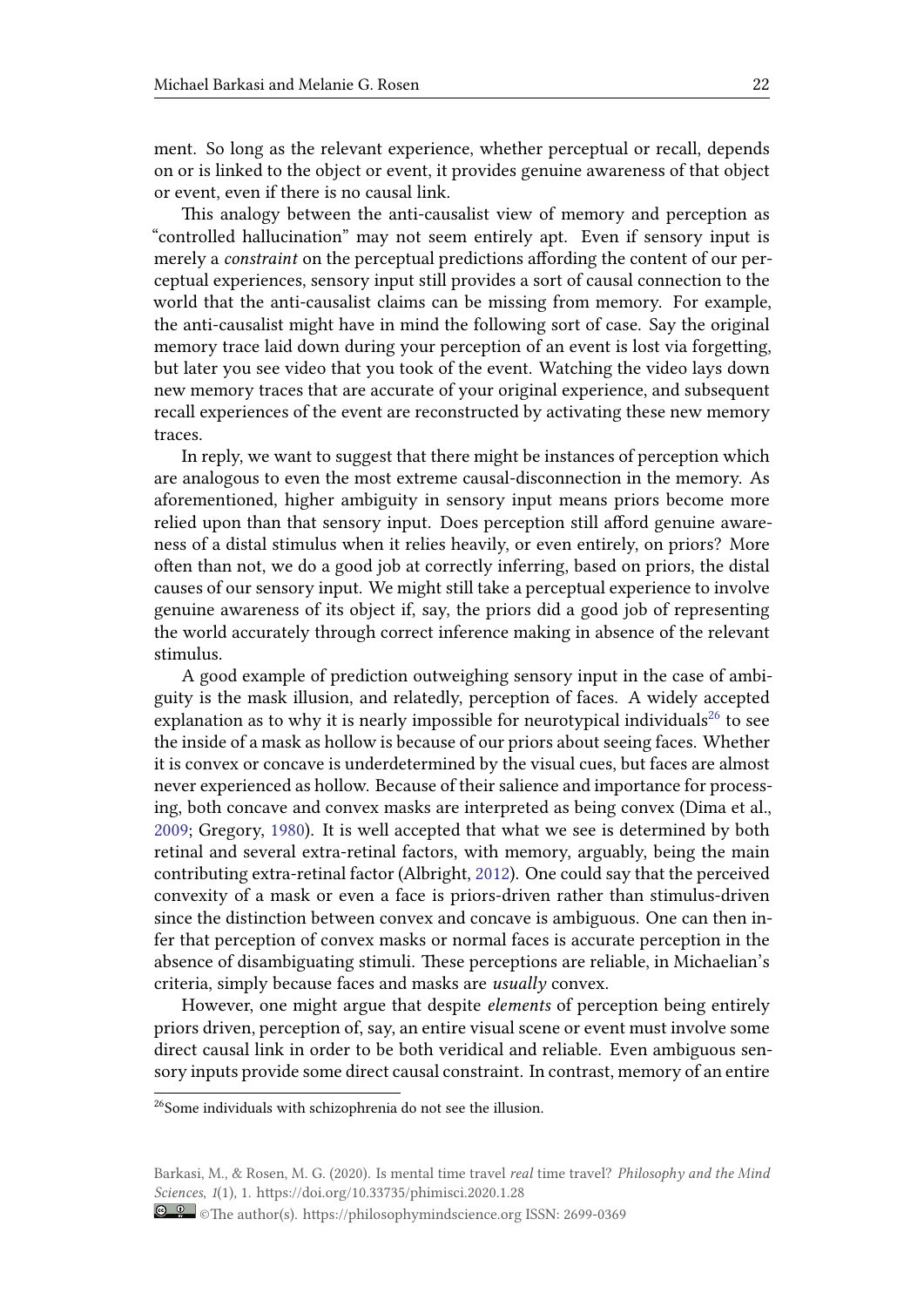event might be reliable in some other way – for example, being told about something you did as a child and "remembering" it accurately based on this telling of the event plus some good imaginative work and inference making. However, the view that a causal link is not part of the criterion of memory does not exclude the possibility that this link is, in practice, necessary for most reliably accurate memories. Martin (2001, p. 282) notes that the important sense of memory as genuine awareness would be "lost if episodic memory had no special status in an account of our epistemic links with the past". Nonetheless, if it turns out that causal connectedness, or [at lea](#page-24-3)st some informational link, is not a requirement of all reliable, accurate episodic memories, we can fall back on the conciliatory approach outlined at the start of this section. We argue that there is a case for saying that even causally-disconnected successful memories afford genuine awareness of the past, but if this argument fails, the causally-connected ones at least still afford genuine awareness.

## **7 The function challenge**

Part of our response above was to claim that accurate tracking of the environment may suffice for the kind of contact which makes the difference between the genuine awareness of perception and the mere intentional content of hallucination, even if this tracking is not achieved by robust causal links. Another challenge to our view of memory is that the function of memory is not even to represent the past accurately. Memory is a key aspect of the sense of self in theories of psychological continuity of personal identity (Parfit, 1971) and is important for our life narrative or trajectory (Schechtman, 2011). Because of this, there are a variety of biases that affect what and how we remember events. This is particularly obvious regarding emotional salience, which can alter both the likelihood that an event will be remembered and the associa[tions](#page-25-30) rela[ted t](#page-25-29)o these memories (Kensinger, 2009). We can then ask whether perception carries similar functions. It does seem that salient factors can alter perception in a variety of ways. Reward and punishment, for example, can affect what is perceived in binocular rivalry experiments in which two different visual stimuli are presented to different eyes and perception [shifts](#page-24-29) back and forth between the two. Balcetis, Dunning, & Granot (2012) found that after teaching participants to associate values to specific letters and numbers, specifically a monetary prize as the reward for earning points, the stimulus with a higher point value becomes dominant, i.e. participants are more likely to see that stimulus first and for longer. This is just one way in which value biase[s perc](#page-23-16)eption similarly to how biases affect memory.

There are many biases and potential functions to memory as there are to perception, but we see this as no reason to reject the view that most memories involve contact with recalled events. If under these views, there are some mental states that do not accurately represent past events but should still be classed as memories, then we again adopt the conciliatory approach; these token memories are not cases of genuine awareness of the past.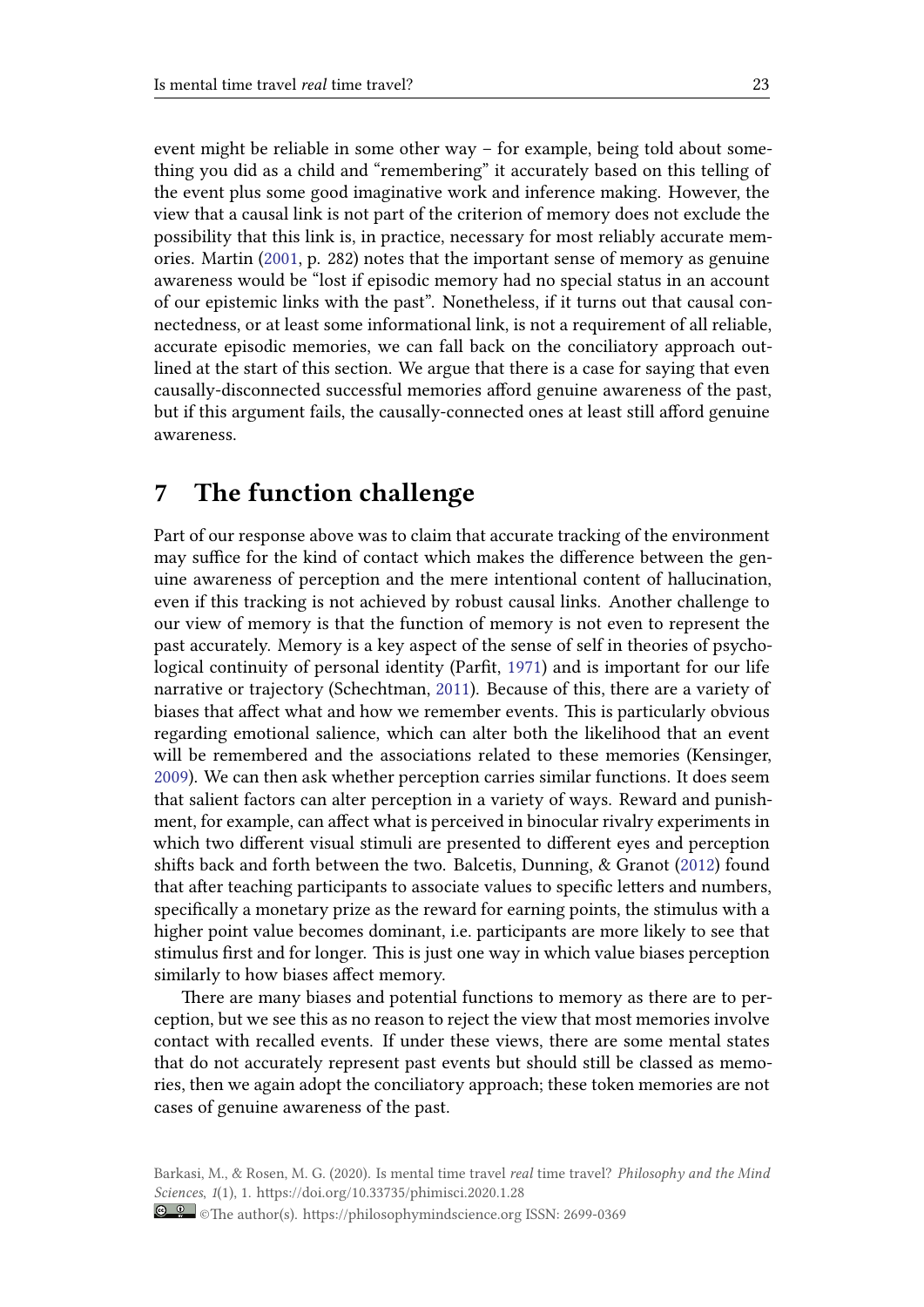## **8 Conclusion**

We have argued that episodic memory enables genuine awareness of the past. Memories are (at least sometimes) reactivated neural patterns that depend on and repeat an original pattern of activity that occurred during the initial experience of an item or event. Because of this, episodic recall experience involves genuine awareness of the event that was originally experienced. We have argued that this view is still applicable under theories of memory that appear, at first glance, to be incompatible with it, namely constructivist and anti-causalist views. However, particular token memories under such views may involve no causal link with the past and thus may not afford genuine awareness of past events.

#### **Acknowledgments**

We would like to thank the anonymous referees and editors of this journal for their helpful comments which much improved our paper. Rosen received funding from Carlsbergfondet (CF16-0804).

## **References**

- Albright, T. D. (2012). On the perception of probable things: Neural substrates of associative memory, imagery, and perception. *Neuron*, *74*, 227–245. https://doi.org/10.1016/j.neuron.2012.04.001
- Anderson, J. R. (1976). *Language, memory, and thought*. Hillsdale: Lawrence Erlbaum Associates.
- Balcetis, E., Dunning, D., & Granot, Y. (2012). Subjective value determines initial dominance in binocular rivalry. *Journal of Experimental Social Psychology*, *48*(1), 122–129. https://doi.org/10.1016/j.jesp.2011.08.009
- <span id="page-23-15"></span>Beaty, R. E., Seli, P., & Schacter, D. L. ([2019\). Thinking about the past and future in](https://doi.org/10.1016/j.neuron.2012.04.001) daily life: An experience sampling study of individual differences in mental time travel. *Psychological Research*, *83*(4), 805–816. https://doi.org/10.1007/s00426-018-1075-7

<span id="page-23-16"></span><span id="page-23-11"></span>Bernecker, S. (2008). *The metaphysics of memory*. New [York: Springer.](https://doi.org/10.1016/j.jesp.2011.08.009)

- <span id="page-23-1"></span>Brewer, W. F. (1986). What is autobiographical memory? In D. C. Rubin (Ed.), *Autobiographical memory* (pp. 25–49). Cambridge: Cambridge University Press.
- Brog[aard, B., & Gatzia, D. E. \(2017\). Unconsciou](https://doi.org/10.1007/s00426-018-1075-7)s imagination and the mental imagery debate. *Frontiers in Psychology*, *8*(799), 1–14. https://doi.org/10.3389/fpsyg.2017.00799
- <span id="page-23-12"></span><span id="page-23-7"></span>Buckner, R. L., & Carroll, D. C. (2007). Self-projection and the brain. *Trends in Cognitive Sciences*, *11*(2), 49–57. https://doi.org/10.1016/j.tics.2006.11.004
- <span id="page-23-10"></span>Burge, T. (2005). Disjunctivism and perceptual psychology. *Philosophical Topics*, *33*(1), 1–78. https://doi.or[g/10.5840/philtopics20053311](https://doi.org/10.3389/fpsyg.2017.00799)
- Burge, T. (2010). *Origins of objectivity*. Oxford: Oxford University Press.
- <span id="page-23-2"></span>Byrn[e, A. \(2010\). Recollection, perception, ima](https://doi.org/10.1016/j.tics.2006.11.004)gination. *Philosophical Studies*, *148*, 15–26. https://doi.org/10.1007/s11098-010-9508-1
- <span id="page-23-8"></span>Campbell, J. (2002). *[Reference and consciousness](https://doi.org/10.5840/philtopics20053311)*. Oxford: Oxford University Press.
- <span id="page-23-3"></span>Chisholm, R. (1957). *Perceiving: A philosophical study*. Ithaca: Cornell University Press.
- <span id="page-23-0"></span>Clark, A. (2012). Dreaming the whole cat: Generative models, predictive processing, and the enactivist conception of [perceptual experience.](https://doi.org/10.1007/s11098-010-9508-1) *Mind*, *121*(483), 753–771. https://doi.org/10.1093/mind/fzs106
- <span id="page-23-5"></span>Clark, A. (2013). Whatever next? Predictive brains, situated agents, and the future of cognitive science. *Behavioral and Brain Sciences*, *36*(3), 181–253. https://doi.org/10.1017/S0140525X12000477
- <span id="page-23-9"></span>Clark, A. (2015). *Surfing uncertainty: Prediction, action, and the embodied mind*. Oxford: Oxford University Press.
- <span id="page-23-13"></span><span id="page-23-6"></span>Crane, T. (2006). Is there a perceptual relation? In T. S[zabo Gendler & J. Hawthorne \(Eds.\)](https://doi.org/10.1093/mind/fzs106), *Perceptual experience* (pp. 126–146). Oxford: Oxford University Press.

<span id="page-23-14"></span><span id="page-23-4"></span>Barkasi, M., & Rosen, M. G. (2020). Is mental time travel *real* time travel? *Philosophy and the Mind Sciences*, *1*(1), 1. https://doi.org/10.33735/phimisci.2020.1.28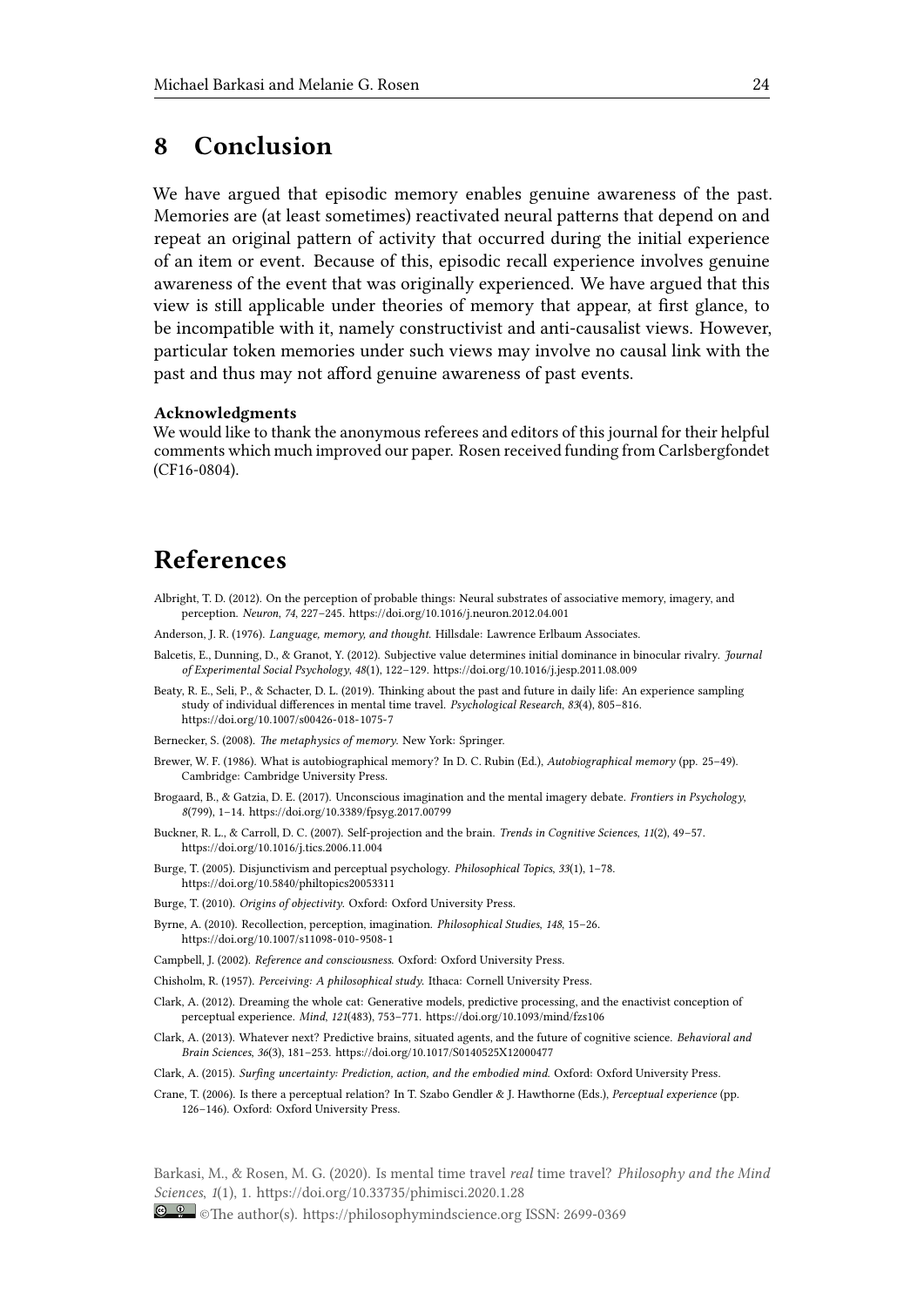- De Brigard, F. (2014). Is memory for remembering? Recollection as a form of episodic hypothetical thinking. *Synthese*, *191*, 155–185. https://doi.org/10.1007/s11229-013-0247-7
- Debus, D. (2008). Experiencing the past: A relational account of recollective memory. *Dialectica*, *62*(4), 405–432. https://doi.org/10.1111/j.1746-8361.2008.01165.x
- <span id="page-24-1"></span>Debus, D. (2014). "Mental time travel": Remembering the past, imagining the future, and the particularity of events. *Review of Phil[osophy and Psychology](https://doi.org/10.1007/s11229-013-0247-7)*, *5*, 333–350. https://doi.org/10.1007/s13164-014-0182-7
- <span id="page-24-2"></span>Dima, D., Roiser, J. P., Dietrich, D. E., Bonnemann, C., Lanfermann, H., Emrich, H. M., & Dillo, W. (2009). Understanding [why patients with schizophrenia do not perceiv](https://doi.org/10.1111/j.1746-8361.2008.01165.x)e the hollow-mask illusion using dynamic causal modelling. *NeuroImage*, *46*(4), 1180–1186. https://doi.org/10.1016/j.neuroimage.2009.03.033
- <span id="page-24-0"></span>Drayson, Z. (2018). Direct perception and the predictive mind. *[Philosophical Studies](https://doi.org/10.1007/s13164-014-0182-7)*, *175*, 3145–3164. https://doi.org/10.1007/s11098-017-0999-x
- <span id="page-24-28"></span>Dretske, F. (1995). *Naturalizing the mind*. Cambridge, MA: The MIT Press.
- Dretske, F. (2003). Experience as representation. *[Philosophical Issues](https://doi.org/10.1016/j.neuroimage.2009.03.033)*, *13*(1), 67–82. https://doi.org/10.1111/1533-6077.00005
- <span id="page-24-27"></span>Feldman, D. E. (2012). The spike-timing dependence of plasticity. *Neuron*, *75*, 556–571. [https://doi.org/10.1016/j.neuron.2012.08.00](https://doi.org/10.1007/s11098-017-0999-x)1
- <span id="page-24-9"></span>Fish, W. (2009). *Perception, hallucination, and illusion*. Oxford: Oxford University Press.
- <span id="page-24-10"></span>Foulkes, D., & Fleisher, S. (1975). Mental activity in relaxed wakefulness. *Psychology*, *84*[\(1\), 66–75.](https://doi.org/10.1111/1533-6077.00005) https://doi.org/10.1037/h0076164
- <span id="page-24-15"></span>Frist[on, K. J. \(2003\). Learning and inference in the](https://doi.org/10.1016/j.neuron.2012.08.001) brain. *Neural Networks*, *16*(9), 1325–1352. https://doi.org/10.1016/j.neunet.2003.06.005
- <span id="page-24-6"></span><span id="page-24-5"></span>Friston, K. J. (2010). The free-energy principle: A unified brain theory? *Nature Reviews Neuroscience*, *11*(2), 127–138. [https://doi.org/10.1038/nrn2787](https://doi.org/10.1037/h0076164)
- <span id="page-24-22"></span>Friston, K. J., & Stephan, K. E. (2007). Free-energy and the brain. *Synthese*, *159*, 417–458. [https://doi.org/10.1007/s11229-007-9237-y](https://doi.org/10.1016/j.neunet.2003.06.005)
- <span id="page-24-24"></span>Genone, J. (2016). Recent work on naïve realism. *American Philosophical Quarterly*, *53*(1), 1–26. Retrieved from [https://www.jstor.org/stable/44](https://doi.org/10.1038/nrn2787)982080
- <span id="page-24-23"></span>Gregory, R. L. (1980). Perceptions as hypotheses. *Philosophical Transactions of the Royal Society of London. B, Biological Sciences*, *290*[\(1038\), 181–197.](https://doi.org/10.1007/s11229-007-9237-y) https://doi.org/10.1098/rstb.1980.0090
- <span id="page-24-8"></span>Hellie, B. (2014). Love in the time of cholera. In B. Brogaard (Ed.), *Does perception have content?* (pp. 241–261). Oxford: [Oxford University Press.](https://www.jstor.org/stable/44982080)
- <span id="page-24-20"></span>Helmholtz, H. von. (2005). *Treatise on physiological optics* (Vol. 3; J. P. C. Southhall, Ed.). Mineola: Dover. (Original work published 1924)
- Hohwy, J. (2013). *The predictive mind*. Oxford: Oxford University Press.
- <span id="page-24-12"></span>Hohwy, J. (2016). The self-evidencing brain. *Noûs*, *50*(2), 259–285. https://doi.org/10.1111/nous.12062
- <span id="page-24-19"></span>Hume, D. (1993). *An enquiry concerning human understanding* (2nd ed.; E. Steinberg, Ed.). Indianapolis: Hackett Publishing Company. (Original work published 1777)
- <span id="page-24-25"></span>Hume, D. (2000). *A treatise of human nature* (D. F. Norton & M. J. Norton, Eds.). Oxford: Clarendon Press. (Original work published 1739)
- <span id="page-24-26"></span>Jackson, F. (1977). *Perception: A representative theory*. Cambridge: Cambridge University Press.
- <span id="page-24-4"></span>Jackson, M. B. (2013). Recall of spatial patterns stored in a hippocampal slice by long-term potentiation. *Journal of Neurophysiology*, *110*, 2511–2519. https://doi.org/10.1152/jn.00533.2013
- <span id="page-24-18"></span>Kensinger, E. A. (2009). Remembering the details: Effects of emotion. *Emotion Review*, *1*(2), 99–113. https://doi.org/10.1177/1754073908100432
- <span id="page-24-16"></span><span id="page-24-11"></span>Kersten, D., & Yuille, A. (2003). Bayesian models of object perception. *Current Opinion in Neurobiology*, *13*(2), 150–158. https://doi.org/10.1016/S0959-438[8\(03\)00042-4](https://doi.org/10.1152/jn.00533.2013)
- <span id="page-24-29"></span>Liu, X., Ramirez, S., Redondo, R. L., & Tonegawa, S. (2014). Identification and manipulation of memory engram cells. *Cold [Spring Harbor Symposia on Quantitative B](https://doi.org/10.1177/1754073908100432)iology*, *79*, 59–65. https://doi.org/10.1101/sqb.2014.79.024901
- <span id="page-24-21"></span>Lycan, W. G. (2001). The case for phenomenal externalism. *Philosophical Perspectives*, *15*, 17–35. [https://doi.org/10.1111/0029-4624.35.s15.2](https://doi.org/10.1016/S0959-4388(03)00042-4)
- Martin, C. B., & Deutscher, M. (1966). Remembering. *Philosophical Review*, *75*(2), 161–196. https://doi.org/10.2307/2183082
- <span id="page-24-17"></span>Martin, M. G. F. (2001). Out of the past: Episodic recall as retaine[d acquaintance. In C. Hoerl & T. McCorma](https://doi.org/10.1101/sqb.2014.79.024901)ck (Eds.), *Time and memory* (pp. 257–284). Oxford: Oxford University Press.
- <span id="page-24-14"></span><span id="page-24-13"></span>Mart[in, M. G. F. \(2004\). The limits of self-awaren](https://doi.org/10.1111/0029-4624.35.s15.2)ess. *Philosophical Studies*, *120*(1-3), 37–89. https://doi.org/10.1023/B:PHIL.0000033751.66949.97

<span id="page-24-7"></span><span id="page-24-3"></span>Barkasi, M., & Rosen, M. G. (2020). Is mental time travel *real* time travel? *Philosophy and the Mind Sciences*, *1*(1), 1. [https://doi.org/10.33735/phim](https://doi.org/10.1023/B:PHIL.0000033751.66949.97)isci.2020.1.28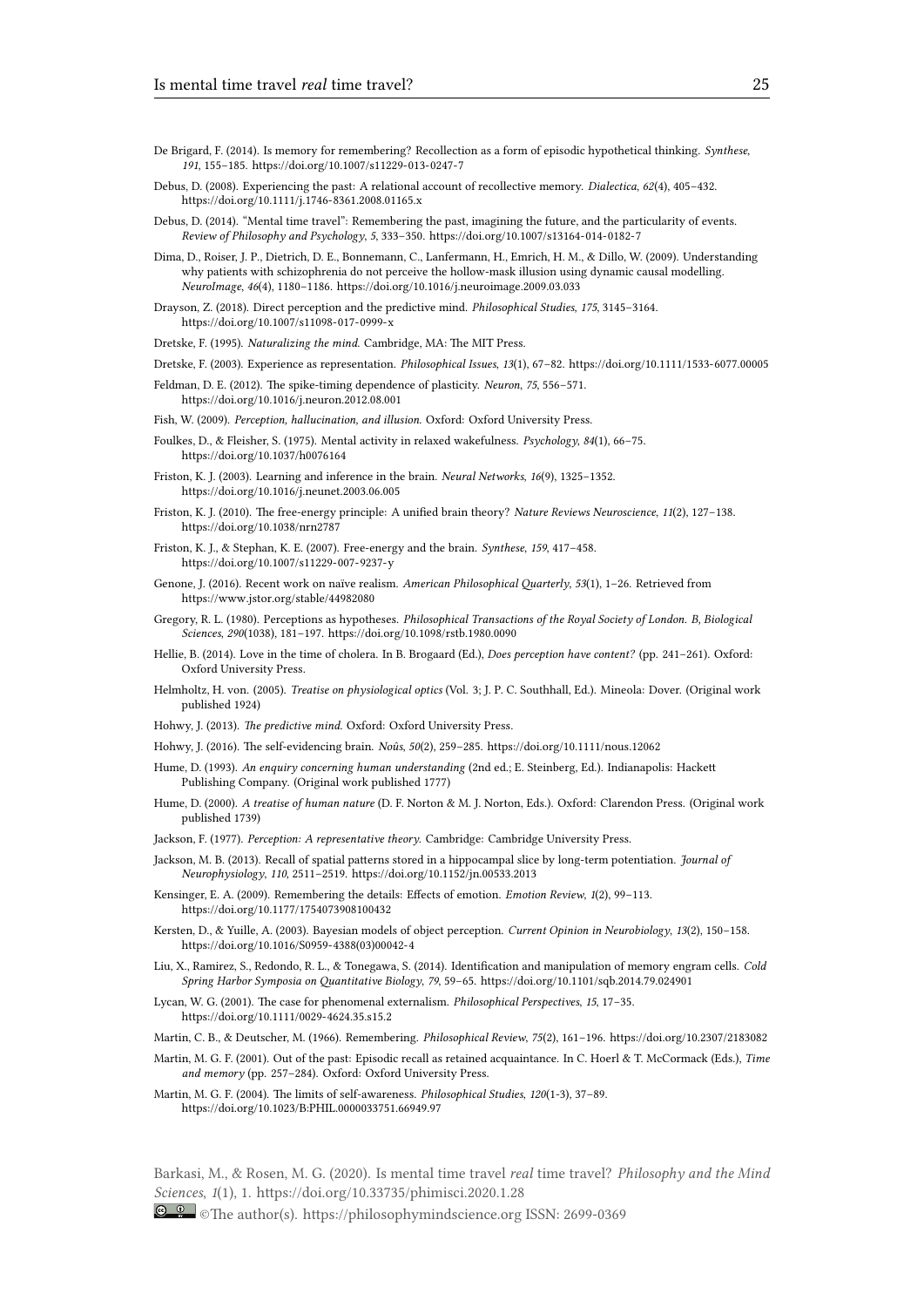Mather, G. (2016). *Foundations of sensation and perception* (3rd ed.). New York: Psychology Press.

Matthen, M. (2005). *Seeing, doing, and knowing: A philosophical theory of sense perception*. Oxford: Oxford University Press.

Matthen, M. (2010). Is memory preservation? *Philosophical Studies*, *148*, 3–14. https://doi.org/10.1007/s11098-010-9501-8

Metzinger, T. (2009). *The ego tunnel: The science of the mind and the myth of the self*. New York: Basic Books.

- <span id="page-25-16"></span>Michaelian, K. (2011). Generative memory. *Philosophical Psychology*, *24*(3), 323–342. https://doi.org/10.1080/09515089.2011.559623
- <span id="page-25-12"></span><span id="page-25-3"></span>Michaelian, K. (2016a). Confabulating, misremembering, relearning: The simu[lation theory of memory and unsuccessful](https://doi.org/10.1007/s11098-010-9501-8) remembering. *Frontiers in Psychology*, *25*(1857), 1–13. https://doi.org/10.3389/fpsyg.2016.01857
- <span id="page-25-28"></span><span id="page-25-21"></span>Michaelian, K. (2016b). *Mental time travel: Episodic memory and our knowledge of the personal past*. Cambridge, MA: The [MIT Press.](https://doi.org/10.1080/09515089.2011.559623)
- <span id="page-25-23"></span>Moran, A. (2019). Naïve realism, seeing stars, and perceiving the past. *Pacific Philosophical Quarterly*, *100*(1), 202–232. https://doi.org/10.1111/papq.12238
- Nagel, T. (1974). What is it like to be a bat? *Philosophical Review*, *83*, 435–450. https://doi.org/10.2307/2183914
- <span id="page-25-1"></span>Noë, A. (2004). *Action in perception*. Cambridge, MA: The MIT Press.
- <span id="page-25-14"></span>Parfit, D. (1971). Personal identity. *The Philosophical Review*, *80*(1), 3–27. https://doi.org/10.2307/2184309
- <span id="page-25-5"></span>Perri[n, D. \(2016\). Asymmetries in subjec](https://doi.org/10.1111/papq.12238)tive time. In K. Michaelian, S. B. Klein, & K. K. Szpunar (Eds.), *Seeing the future: Theoretical perspectives on future-oriented mental time travel* (pp. 39–61). https://doi.org/10.1093/acprof:oso/9780190241537.003.0003
- <span id="page-25-29"></span><span id="page-25-6"></span>Quillian, M. R. (1968). Semantic memory. In M. Minsky (Ed.), *Semantic i[nformation processing](https://doi.org/10.2307/2184309)* (pp. 227–270). Cambridge, MA: The MIT Press.
- <span id="page-25-15"></span>Rao, R. P. N., & Ballard, D. H. (1999). Predictive coding in the visual cortex: A functional interpretation of some [extra-classical receptive-field effects.](https://doi.org/10.1093/acprof:oso/9780190241537.003.0003) *Nature Neuroscience*, *2*(1), 79–87. https://doi.org/10.1038/4580
- <span id="page-25-18"></span>Rice, H. J., & Rubin, D. C. (2009). I can see it both ways: First- and third-person visual perspectives at retrieval. *Consciousness and Cognition*, *18*(4), 877–890. https://doi.org/10.1016/j.concog.2009.07.004
- <span id="page-25-27"></span>Robins, S. K. (2019). Confabulation and constructive memory. *Synthese*, *196*, 2135–2151. https://doi.org/10.1007/s11229-017-1315-1
- Russell, B. (1997). *The problems of philosophy*. Oxford: Oxford University Press. (Original work published 1912)
- <span id="page-25-25"></span>Ryle, G. (1945). Knowing how and knowing that: [The presidential address.](https://doi.org/10.1016/j.concog.2009.07.004) *Proceedings of the Aristotelian Society*, *46*, 1–16. https://doi.org/10.1093/aristotelian/46.1.1
- <span id="page-25-20"></span>Sant'[Anna, A. \(2020\). The hybrid contents of me](https://doi.org/10.1007/s11229-017-1315-1)mory. *Synthese*, *197*, 1263–1290. https://doi.org/10.1007/s11229-018-1753-4
- <span id="page-25-11"></span>Sant'Anna, A., & Michaelian, K. (2019). Thinking about events: A pragmatist account of the objects of episodic hypothetical thought. *Review of Philosophy and Psychology*, *10*, 187–217. https://doi.org/10.1007/s13164-018-0391-6
- <span id="page-25-17"></span>Scha[cter, D. L., & Addis, D. R. \(2007\). The cogn](https://doi.org/10.1093/aristotelian/46.1.1)itive neuroscience of constructive memory: Remembering the past and imagining the future. *Philosophical Transactions of the Royal Society B: Biological Sciences*, *362*[\(1481\), 773–786.](https://doi.org/10.1007/s11229-018-1753-4) https://doi.org/10.1098/rstb.2007.2087
- <span id="page-25-10"></span><span id="page-25-8"></span>Schechtman, M. (1994). The truth about memory. *Philosophical Psychology*, *7*, [3–18.](https://doi.org/10.1007/s13164-018-0391-6) https://doi.org/10.1080/09515089408573107
- <span id="page-25-4"></span>Schechtman, M. (2011). Memory and identity. *Philosophical Studies*, *153*(1), 65–79. [https://doi.org/10.1007/s11098-010-96](https://doi.org/10.1098/rstb.2007.2087)45-6
- <span id="page-25-26"></span>Schellenberg, S. (2011). Perceptual content defended. *Noûs*, *45*(4), 714–750. [https://doi.org/10.1111/j.1468-0068.2010.007](https://doi.org/10.1080/09515089408573107)91.x
- Siegel, S. (2010). *The contents of visual experience*. Oxford: Oxford University Press.
- <span id="page-25-30"></span>Speaks, J. (2015). *[The phenomenal and the represe](https://doi.org/10.1007/s11098-010-9645-6)ntational*. Oxford: Oxford University Press.
- <span id="page-25-13"></span>Suddendorf, T., & Corballis, M. C. (2007). The evolution of foresight: What is mental time travel, and is it unique to humans? *[Behavioral and Brain Sciences](https://doi.org/10.1111/j.1468-0068.2010.00791.x)*, *30*, 299–351. https://doi.org/10.1017/S0140525X07001975
- <span id="page-25-7"></span>Sutton, J. (1998). *Philosophy and memory traces: Descartes to connectionism*. Cambridge: Cambridge University Press.
- <span id="page-25-9"></span>Sutton, J. (2003). Constructive memory and distributed cognition: Towards an interdisciplinary framework. In B. Kokinov & W. Hirst (Eds.), *Constructive memory* (pp. 290–303). Sofia: New Bulgarian University.
- <span id="page-25-2"></span>Travis, C. S. (2004). The silence of the senses. *Mind*, *113*(449), 57–94. [https://doi.org/10.1093/mind/113.](https://doi.org/10.1017/S0140525X07001975)449.57
- <span id="page-25-22"></span>Tulving, E. (1972). Episodic and semantic memory. In E. Tulving & W. Donaldson (Eds.), *Organization of memory* (pp. 381–403). New York: Academic Press.
- <span id="page-25-24"></span>Tulving, E. (1983). *Elements of episodic memory*. Oxford: Oxford University Press.

<span id="page-25-19"></span><span id="page-25-0"></span>Barkasi, M., & Rosen, M. G. (2020). Is mental time travel *real* time travel? *Philosophy and the Mind Sciences*, *1*(1), 1. https://doi.org/10.33735/phimisci.2020.1.28